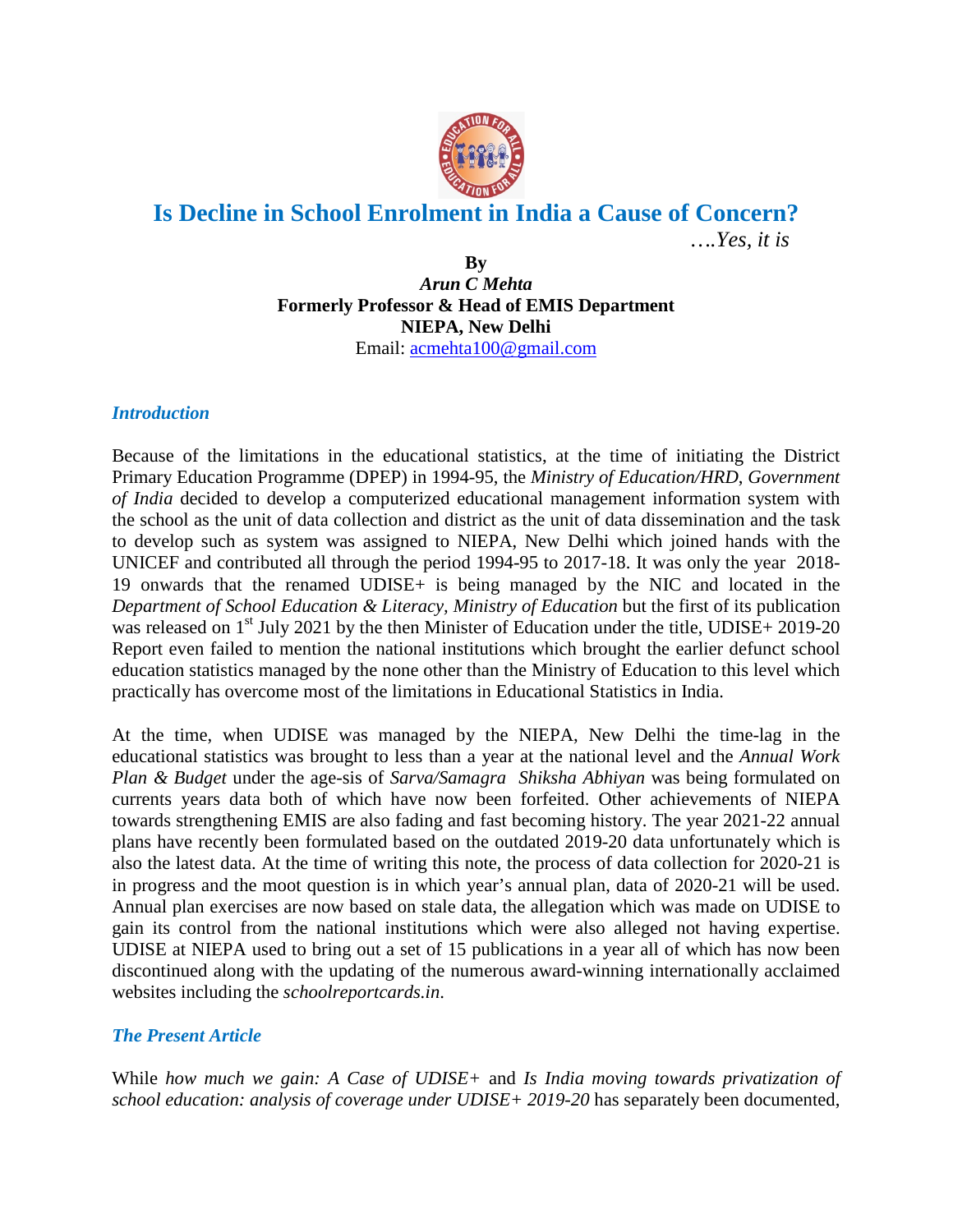in this note, we confine to analyze the progress of school enrolment in Grades I to XII over time in general and primary enrolment in Grades I to V and other levels of school education in particular and analyze whether the decline in school enrolment in India is a cause of concern especially when all government-sponsored programmes and RTE 2009 are working towards universal school enrolment? Wherever essential, the same is separately been analyzed under the government as well as private management. Needless to mention that the main source of educational statistics in India, namely UDISE, for different years has been extensively used in analyzing the growth which has taken place in school education in India. Data has been obtained from the official websites and is available in the public domain.

## *Enrolment Grades I to XII*

It may be recalled that DISE became Unified-DISE in 2012-13 when SEMIS was merged into DISE and UDISE got the status of the *official statistics* with effect from the year 2012-13 and all parallel collection of information systems were abandoned and UDISE became the only source of information on school education in India. Given this, the total enrolment consisting of Grades I to XII as well as the number of schools have been presented in Tables 1 & 2 for the period 2012-13 to 2019-20; the year for which UDISE data is latest available i.e. 2019-20.

| <b>All India</b>    |                               |                      |               |  |  |  |  |
|---------------------|-------------------------------|----------------------|---------------|--|--|--|--|
|                     | <b>Enrolment</b>              |                      |               |  |  |  |  |
| Year                | <b>Total, Grades I to XII</b> | <b>Change over</b>   | $\%$ age      |  |  |  |  |
|                     |                               | <b>Previous Year</b> | <b>Change</b> |  |  |  |  |
| 2012-13             | 25, 42, 75, 128               |                      |               |  |  |  |  |
| 2013-14             | 25,85,10,656                  | 42, 35, 528          | 1.67          |  |  |  |  |
| 2014-15             | 25,94,70,306                  | 9,59,650             | 0.37          |  |  |  |  |
| 2015-16             | 26,05,96,960                  | 11,26,654            | 0.43          |  |  |  |  |
| 2016-17             | 25, 13, 36, 317               | $-92,60,643$         | $-3.55$       |  |  |  |  |
| 2017-18             | 25,09,89,193                  | $-3,47,124$          | $-0.14$       |  |  |  |  |
| 2018-19             | 24,83,38,584                  | $-26,50,609$         | $-1.06$       |  |  |  |  |
| 2019-20             | 25,09,71,683                  | 26,33,099            | 1.06          |  |  |  |  |
| Change over 2012-13 |                               | $-33,03,445$         | $-1.30$       |  |  |  |  |

# **Table 1: Enrolment in Grades I to XII, 2012-13 to 2019-20**

Source: UDISE, different years.

A glance at the total enrolment at school education level (Grades I to XII) indicates that the same has declined from 254.28 million in the year 2012-13 to 250.97 million in 2019-20 which is lower by 3.30 million in absolute term or -1.30 in percentage terms. However, there are ups and downs in between the period with 260.06 million in 2015-16 being the highest ever enrolment. It may be recalled that enrolment in both the years is obtained from the UDISE with 2012-13 being the first year of the unification of DISE and SEMIS. Further, the number of schools, during the same period increased by 6,940 schools which is 0.46 percent of the total schools in the year 2012-13. Like enrolment, the number of schools covered under UDISE over time also has ups and downs detailed analysis of which can be accessed from the website [Education for All in](https://educationforallinindia.com/is-india-moving-towards-privatisation-of-school-education/)  [India](https://educationforallinindia.com/is-india-moving-towards-privatisation-of-school-education/) which reveals that the same was declined by more than 42 thousand schools (all schools) as compared to decline by 51 thousand schools in case of schools being run by the Department of Education which apart local bodies, social and tribal welfare, etc is the most prominent type of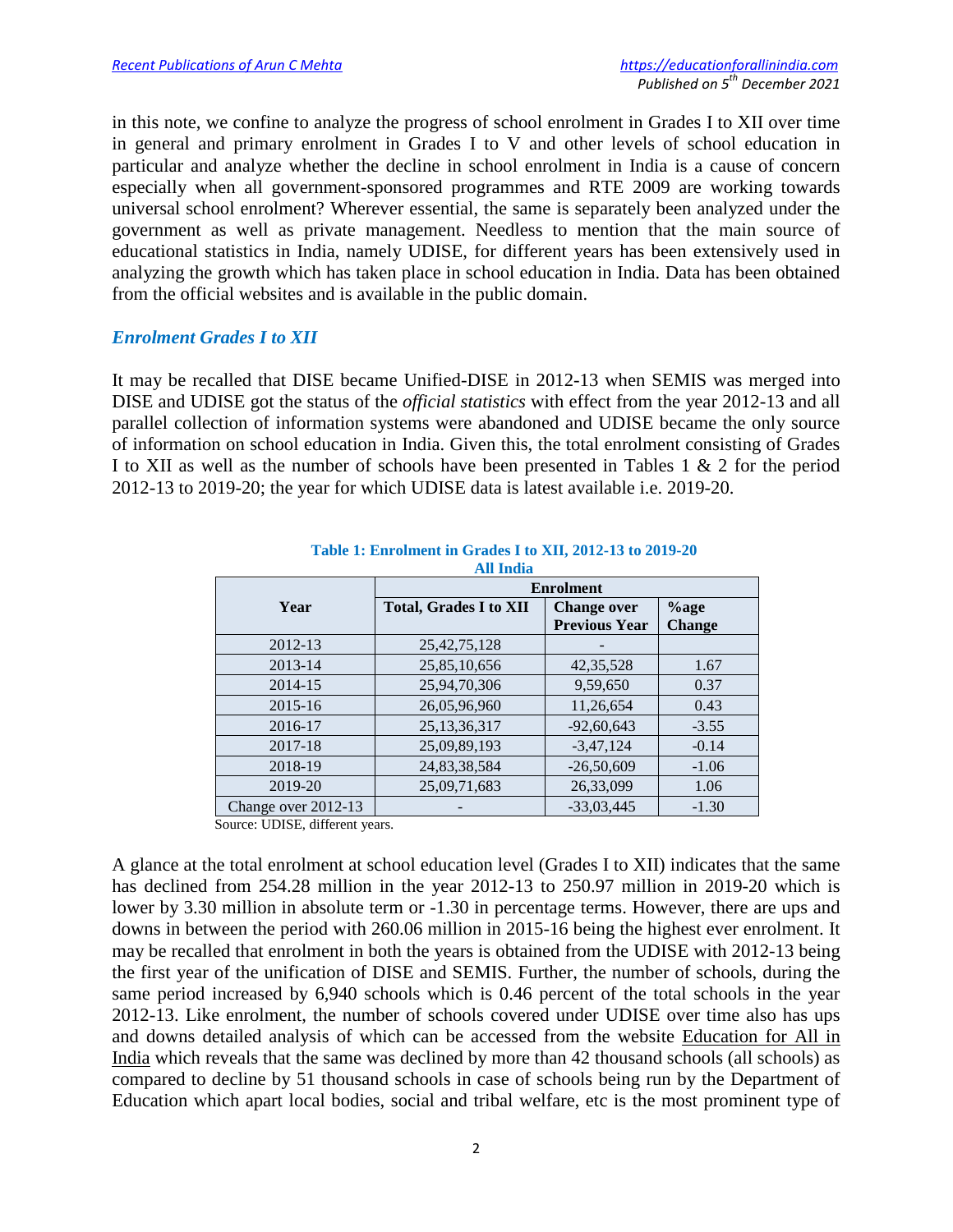management under the government management. Is the decline in total school enrolment (Grades I to XII) in recent years is because of a decline in the corresponding child population i.e. 6 to 18 years for which the official child projected population provided by the *Ministry of Family and Welfare* through the Technical Group on Population Projections, has been analyzed which suggest that the decline in enrolment may not only because of the corresponding child population. Further, it is also pertinent to know whether all levels of school education, such as primary, upper primary, secondary, and higher secondary levels of education have shown a decline in enrolment during the same period?. For that purpose, enrolment at all these levels has been critically analyzed. But before we analyze the same, total enrolment by management, such as government, private aided & unaided, and other managements have been analyzed during the recent years i.e. 2018-19 and 2019-20. Within enrolment under different managements, enrolment bifurcated by boys and girls has also been analyzed all which presents interesting revelation and may have serious implications for India in achieving SDG goal of 100 percent GER by 2030 in case of school education which also has serious implications for India for its resolution to attain a high 50 percent GER at the higher education level by 2030.

|                     |                              | <b>Number of Schools</b> |               |
|---------------------|------------------------------|--------------------------|---------------|
| Year                | <b>Total Schools, Grades</b> | <b>Change over</b>       | $%$ age       |
|                     | I to XII                     | <b>Previous Year</b>     | <b>Change</b> |
| 2012-13             | 15,00,768                    |                          |               |
| 2013-14             | 15,18,160                    | 17,392                   | 1.16          |
| 2014-15             | 15,16,892                    | $-1,268$                 | $-0.08$       |
| 2015-16             | 15,22,346                    | 5,454                    | 0.36          |
| 2016-17             | 15,35,610                    | 13,264                   | 0.87          |
| 2017-18             | 15,58,903                    | 23,293                   | 1.52          |
| 2018-19             | 15,51,000                    | $-7,903$                 | $-0.51$       |
| 2019-20             | 15,07,708                    | $-43,292$                | $-2.79$       |
| Change over 2012-13 |                              | 6,940                    | 0.46          |

#### **Table 2: Total Schools: I to XII, 2012-13 to 2019-20 All India**

Source: UDISE, different years.

## *Enrolment by Management*

Total enrolment in Grades I to XII presented in the Table 3 reveals that government is the main provider as about 52 percent of the total 248.34 million enrolment is located alone under its fold; however the same is much lower than their share in the total number of schools covered under UDISE+ in 2019-20. Further, it is of interest to know that more than 51.16 percent of the total enrolment in 2018-19 were girls as compared to 51.33 percent in the following year contrary to which the percentage in case of the private unaided schools is only 43.52 and 43.67 respectively in 2018-19 and 2019-20; thus confirming the general belief that parents first preference is to send their boy wards to private schools, almost 6 out of 10 students are boys under the private unaided management compared to more than 5 out of 10 girls under the government management but the same is not true for the government-aided managements which has an even lower percentage of girls students which is true for both 2018-19 (48.21 percent) and 2019-20 (48.36 percent).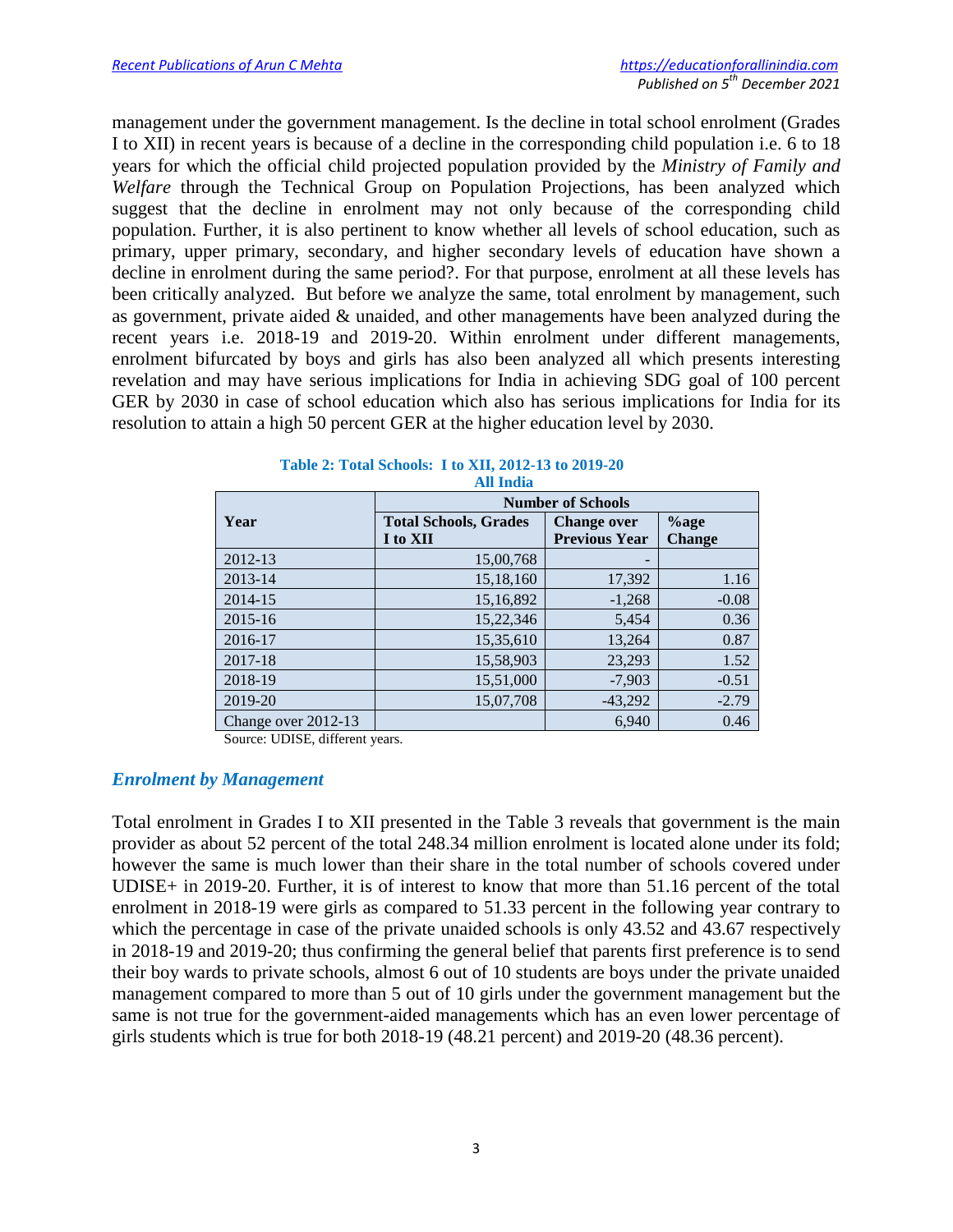|                                       | <b>Grade I to XII</b> |              |              |  |  |
|---------------------------------------|-----------------------|--------------|--------------|--|--|
|                                       | <b>Boys</b>           | <b>Girls</b> | <b>Total</b> |  |  |
| 2018-19                               |                       |              |              |  |  |
| Government                            | 6,28,66,476           | 6,58,49,893  | 12,87,16,369 |  |  |
| Government Aided                      | 1,42,59,069           | 1,32,70,953  | 2,75,30,022  |  |  |
| Private Unaided                       | 4,75,16,009           | 3,66,06,790  | 8,41,22,799  |  |  |
| Others                                | 42,16,038             | 37,53,356    | 79,69,394    |  |  |
| <b>Total</b>                          | 12,88,57,592          | 11,94,80,992 | 24,83,38,584 |  |  |
| 2019-20                               |                       |              |              |  |  |
| Government                            | 6,23,61,708           | 6,57,80,888  | 12,81,42,596 |  |  |
| Government Aided                      | 1,39,51,013           | 1,30,63,225  | 2,70,14,238  |  |  |
| Private Unaided                       | 5,00,82,790           | 3,88,30,222  | 8,89,13,012  |  |  |
| Others                                | 36,87,114             | 32, 14, 723  | 69,01,837    |  |  |
| <b>Total</b>                          | 13,00,82,625          | 12,08,89,058 | 25,09,71,683 |  |  |
| <b>Change in Enrolment in 2019-20</b> |                       |              |              |  |  |
| Government                            | $-5,04,768$           | $-69,005$    | $-5,73,773$  |  |  |
| Government Aided                      | $-3,08,056$           | $-2,07,728$  | $-5,15,784$  |  |  |
| Private Unaided                       | 25,66,781             | 22, 23, 432  | 47,90,213    |  |  |
| Others                                | $-5,28,924$           | $-5,38,633$  | $-10,67,557$ |  |  |
| <b>Total</b>                          | 12,25,033             | 14,08,066    | 26,33,099    |  |  |
| <b>Percentage Change in Enrolment</b> |                       |              |              |  |  |
| Government                            | $-0.8$                | $-0.1$       | $-0.4$       |  |  |
| Government Aided                      | $-2.2$                | $-1.6$       | $-1.9$       |  |  |
| Private Unaided                       | 5.4                   | 6.1          | 5.7          |  |  |
| Others                                | $-12.5$               | $-14.4$      | $-13.4$      |  |  |
| <b>Total</b>                          | 1.0                   | 1.2          | 1.1          |  |  |

#### **Table 3: Total Enrolment by Management, Grades I to XII, All India: 2018-19 & 2019-20**

Source: UDISE-Plus, Department of School Education & Literacy, Ministry of Education, Government of India, 2018-19 data have been downloaded from its portal, and 2019-20 is used from UDISE-plus 2019-20 Report.

Table 4 presents both schools and enrolment under government and private managements during 2018-19 and 2019-20 which reveals that even in one year the share of schools under government managements further declined to 65.1 from 67 percent in the previous year contrary to which the same under private management has increased to 22.4 percent in 2019-20 from 21 percent in the previous year. In addition, the percent share of schools under government-aided management is 5.6 percent and almost 2 percent of the total schools covered under UDISE 2019-20 are unrecognized schools which all show that slowly but for sure the government is losing its tag of the main provider of school education in India. Further, Table 4 reveals that the percentage share of government-managed schools is not reflected in the enrolment as the same is much lower than their share in the total number of schools. For example, as against 65.1 percent share of schools under government management, its corresponding share in enrolment is only 48.6 percent. As against 22.4 percent share in total schools in 2019-20, percentage share of enrolment under private unaided management is as high as 35.4 percent which practically reveals that almost 4 out of every 10 students in India study in schools managed by the private unaided managements which is exclusive to *madrasas* and unrecognized schools. It may further be recalled that the percentage enrolment under government management was 57.3 in 2012-13; the first year of the unification of DISE and SEMIS which has now come down to 49.6 percent in 2019-20. As has already been mentioned that the coverage of schools under government management under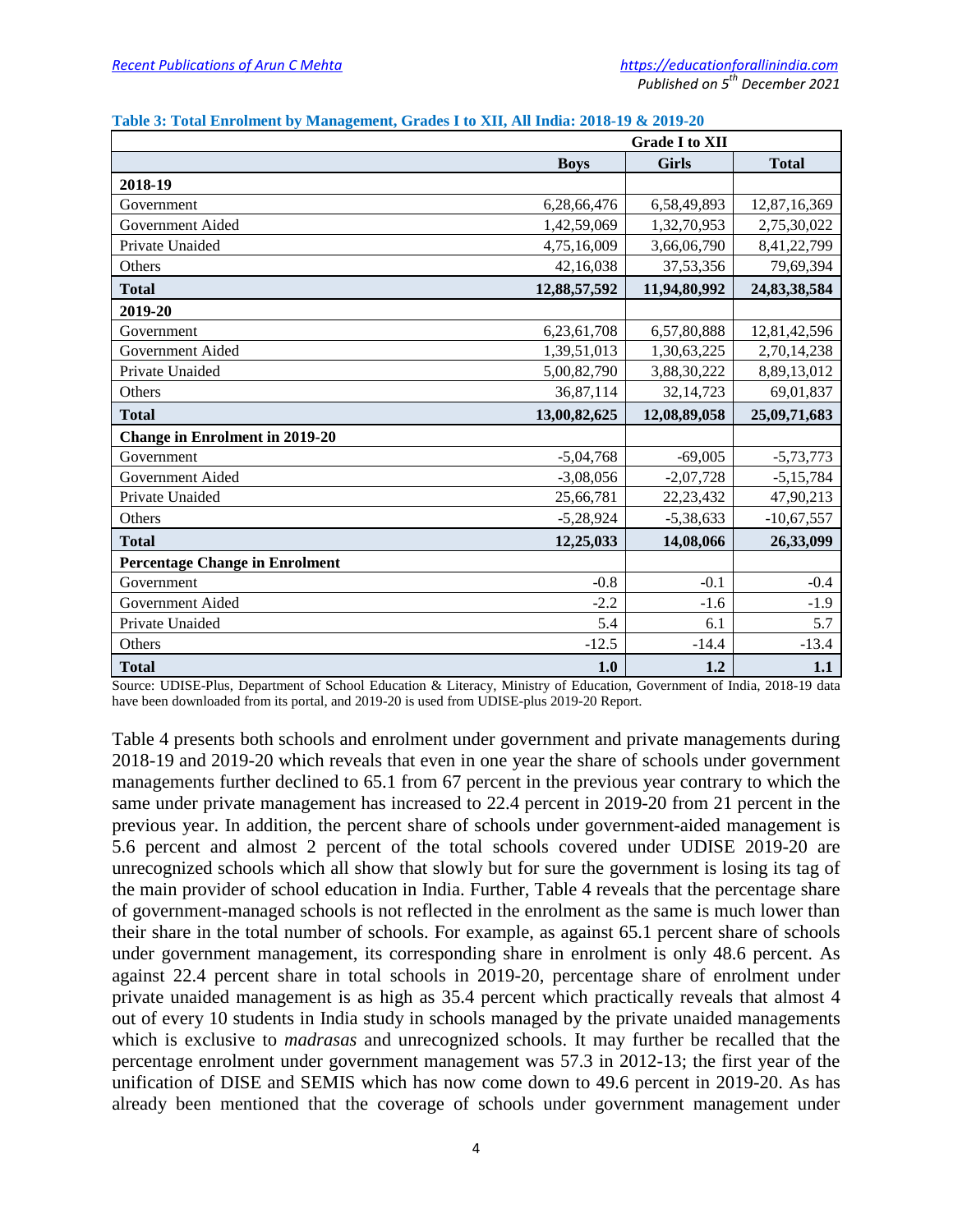UDISE+ has recently drastically declined which in general belief is due to merger and demerging of schools in response to SATH-E initiated by the NITI Aayog but no details have been made available in the public domain about the criteria which is used in closing down or merging of schools. However, the merging of schools may not be a reason for the decline in enrolment under government-managed schools. A separate study on the decline of school is separately been documented by Arun C Mehta which can be accessed from [Education for All in India.](https://educationforallinindia.com/is-india-moving-towards-privatisation-of-school-education/)

| 4010-17 W 4017-40               |           |                |           |                  |        |              |  |  |  |
|---------------------------------|-----------|----------------|-----------|------------------|--------|--------------|--|--|--|
|                                 |           | <b>Schools</b> |           | <b>Enrolment</b> |        |              |  |  |  |
| <b>Management</b>               | 2018-19   | 2019-20        |           | 2018-19          |        | 2019-20      |  |  |  |
|                                 | %age      | %age           | Number    | %age             | %age   | Number       |  |  |  |
| Government                      | 67.0%     | 65.1           | 981146    | 49.0%            | 48.6%  | 121927212    |  |  |  |
| Private Unaided                 | 21.0%     | 22.4           | 337499    | 34.0%            | 35.4%  | 88913012     |  |  |  |
| Government<br>Aided             | 5.0%      | 5.6            | 84362     | 11.0%            | 10.8%  | 27014238     |  |  |  |
| Other Government<br>Managements | 3.0%      | 3.4            | 51424     | 2.5%             | 2.5%   | 6215384      |  |  |  |
| Madrasa                         | 2.0%      | 1.6            | 23677     | 1.0%             | 1.3%   | 3183258      |  |  |  |
| Unrecognized                    | 2.0%      | 2.0            | 29600     | 2.0%             | 1.5%   | 3718579      |  |  |  |
| <b>Total</b>                    | 15,51,000 | 100.0          | 15,07,708 | 24,43,38,584     | 100.0% | 25,09,71,683 |  |  |  |

#### **Table 4: Share of Government & Private Managements: Schools & Enrolment 2018-19 & 2019-20**

Source: UDISE+ 2018-19 & 2019-20

Before we analyze the percentage share of enrolment by educational level over time, first let us see the pattern of enrolment in recent years at the all-India level which is presented in Table 3. This has become so important because of the statement made by the Ministry of Education at the time of the release of UDISE+ 2019-20 Report indicating that "*total enrolment in schools has increased in 2019-20 compared to 2018-19 by 1.6 percent…..total enrolment of all schools in the UDISE+ system have crossed 26.45 crore in 2019-20 which is an increase of more than 42 lakh over the previous year 2018-19"* (Page 14, UDISE+ 2019-20 Report). The statement hides more than what it reveals; completely silent on enrolment by managements in general and government and private management in particular which is analyzed in depth in the present article.

## *Decline in Enrolment*

As the decline in the number of schools covered under UDISE+, enrolment distributed by managements reveals that except enrolment under private management, other managements show a significant decline in enrolment under the rest of the management types. Table 3 reveals that total enrolment in the Grades I to XII increased by 2.63 million in 2019-20 which is 1.1 percent more than enrolment in the previous year i.e. 2018-19. However, enrolment distributed by managements indicates that the same except under the private unaided management shows that the same has declined from its previous level which includes both the government as well as government-aided managements. On the one hand, enrolment under government management is declined by 574 thousand (-0.4 percent), on the other hand, enrolment under government-aided management has also shown a decline by more than 516 thousand which is 1.9 percent of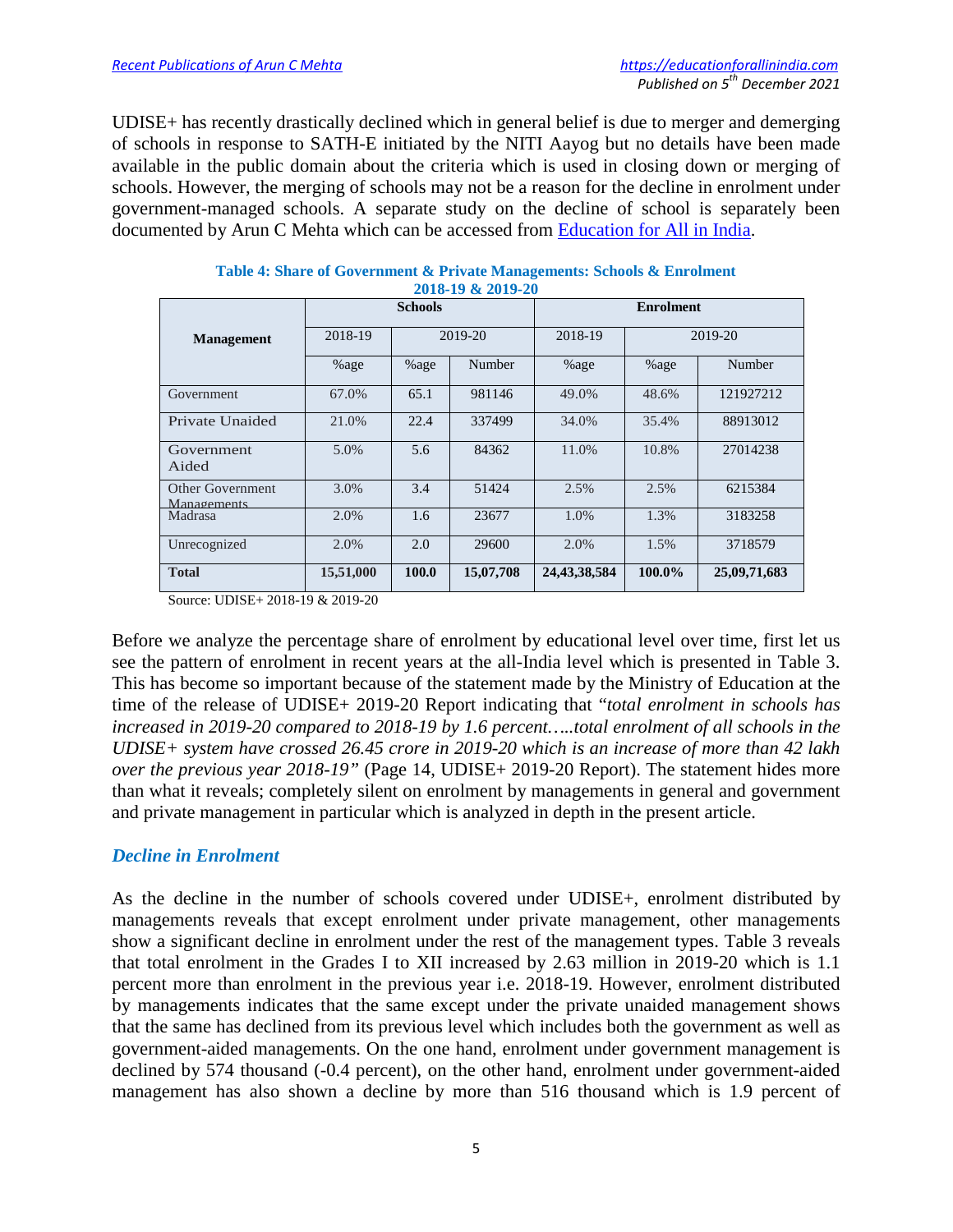enrolment in the previous year. The increase of 2.63 million in total enrolment in 2019-20 is because of the significant increase in enrolment under the private unaided management which is to the tune of 4.79 million (5.7 percent). It may also be recalled that increase in the total number of schools covered under UDISE+ 2019-20 under private management is to the tune of 11,271 schools which is 3.5 percent of the total such schools in the previous year contrary to which the number of schools covered under the Department of Education declined by 50,382 schools which is 6 percent lower than the same in the previous year. Is the significant increase in enrolment under private unaided management is at the cost of the government management? For which it is pertinent to analyze the pattern of enrolment separately under primary, upper primary, and other levels of school education (Table 5).



The bifurcation of enrolment by gender further shows that both boys (87.97 percent under Department of Education), as well as girls (12.03 percent) enrolment, has declined under all managements except the private unaided management further indicating that majority of the decline is because of the significant decline in boys enrolment but the share of girls in decline under the aided management is as high as 40 percent (Table 3). On the other hand, of the total increase of 4.79 million enrolment under private unaided management, 2.22 million (53.58 percent) is contributed by boys and the rest, 46.42 percent by girls. Because of the significant increase in enrolment under private unaided management, the overall enrolment in 2019-20 shows an increasing trend which otherwise indicates an overall decrease across all other management types in 2019-20. Boys (53.58 percent) and girls (46.42 percent) enrolment under private unaided management respectively increased by 5.4 and 6.1 percent over the previous year. It may be recalled that the size of enrolment under private unaided management is to the tune of 88.91 million of the total 250.97 million enrolment; thus indicating that on an average for almost every three students, one is located in the private unaided management to which if enrolment in private aided schools is added the same indicate that one in almost two students are located in private schools. UDISE+ 2019-20 data as mentioned above indicate a significant increase in coverage of private unaided schools by more than 50 thousand which is encouraging which otherwise means that the UDISE+ data in the previous year was a gross underestimate of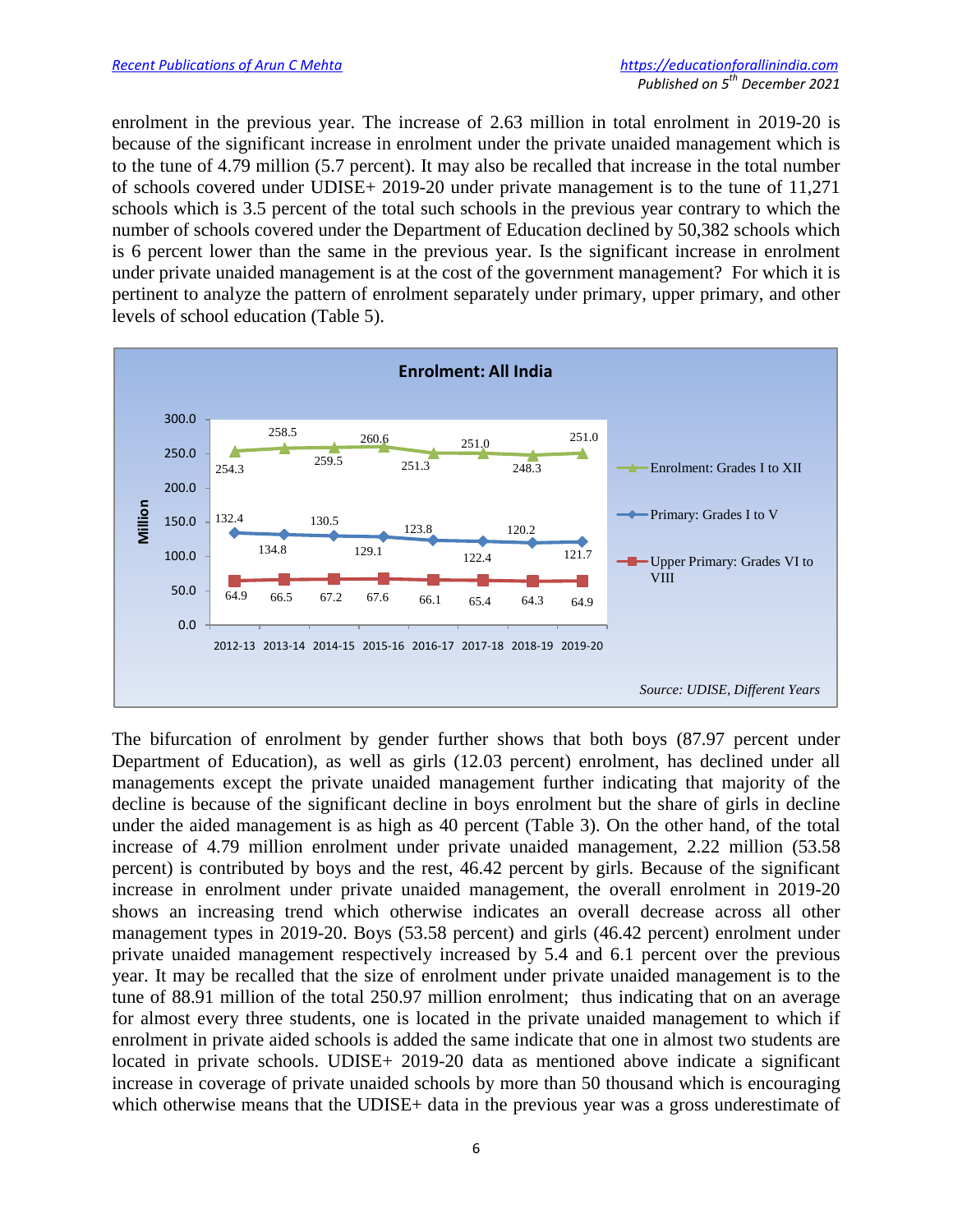such schools? Because of SATH-E, the coverage of government schools is further likely to be declined in 2020-21but because of the COVID 2019, one can expect huge migration of students from private to government-managed schools.

## **Enrolment by Levels of Education**

Tables 5, 6, and 7 present enrolment at primary and upper primary levels as well as the combined elementary level of education which is also presented separately under the government and private managements and their share in the total enrolment. Total elementary enrolment consisting Grades I to VIII indicate that the same has increased from 168.29 million in 2005-06 to 186.56 million in 2019-20 but there are sharp up and down in between the period with 199.71 million in 2012-13 is the highest enrolment at this level of education. It may be recalled that 2005-06 was the first year of DISE when the entire country got covered under DISE for the first time maybe because of which in the initial period the coverage was not complete. Similarly, the year 2012-13 in which elementary level of education have had the highest ever enrolment was as mentioned above was the first year of the unification of DISE and SEMIS when for the first time by using single Data Capture Format data from all the levels of school education was collected during which many of the uncovered, especially secondary and higher secondary schools were covered for the first time. However, the momentum couldn't be maintained in the following years with 184.50 million in 2018-19 being the lowest ever enrolment during the period 2012-13 to 2019-20. A look at the percentage share of enrolment at the elementary level to the total school education enrolment (Table 6) further reveals that the same has declined to 74.29 percent in 2018-19 from 78.54 percent in 2012-13 incidentally which is the highest during the period 2012-13 to 2019-20. Further, it has been observed that the share of primary to total enrolment in Grades I to XII declined to 48.5 percent in 2019-20 from a high of 53 percent in 2005-06. Tough a bit up and down in the recent past, the share of upper primary to total enrolment almost remain stagnant at around 25 percent (65 million). Even though enrolment at the elementary level of education declined both in absolute and percentage terms, a declining share of primary enrolment both in the percentage and absolute terms over time is a cause of concern and which as mentioned above is a serious dent towards efforts being made in India towards achieving SDG targets of 100 percent GER by 2030. But the moot question is why is school enrolment showing a declining trend? Is it because of a decline in the corresponding child population which resulted in a decline in enrolment at the primary level of education? To examine it, further trends in primary, as well as upper primary enrolment during the same period, have also been analyzed which is presented in Tables 5 & 6.

Enrolment by levels of education presented in Table 5 indicates that both primary, as well as upper primary enrolment, reveal inconsistent trends during the period 2005-06 to 2019-20; however upper primary enrolment is a bit less erratic than primary enrolment. All through the period, upper primary enrolment has increased from 43.67 million in 2005-06 to 67.59 million in 2015-16 but like primary enrolment, the same declined to 66.08 million in the following year i.e. 2016-17, 65.44 million in 2017-18, further to 64.27 million in 2018-19 but improve to 64.87 million in 2019-20. As it seems that the decline in primary enrolment starting in the year 2012- 13 has an impact on upper primary enrolment which had also started declining in 2016-17. It may be observed that both primary, as well as upper primary enrolment, declined significantly in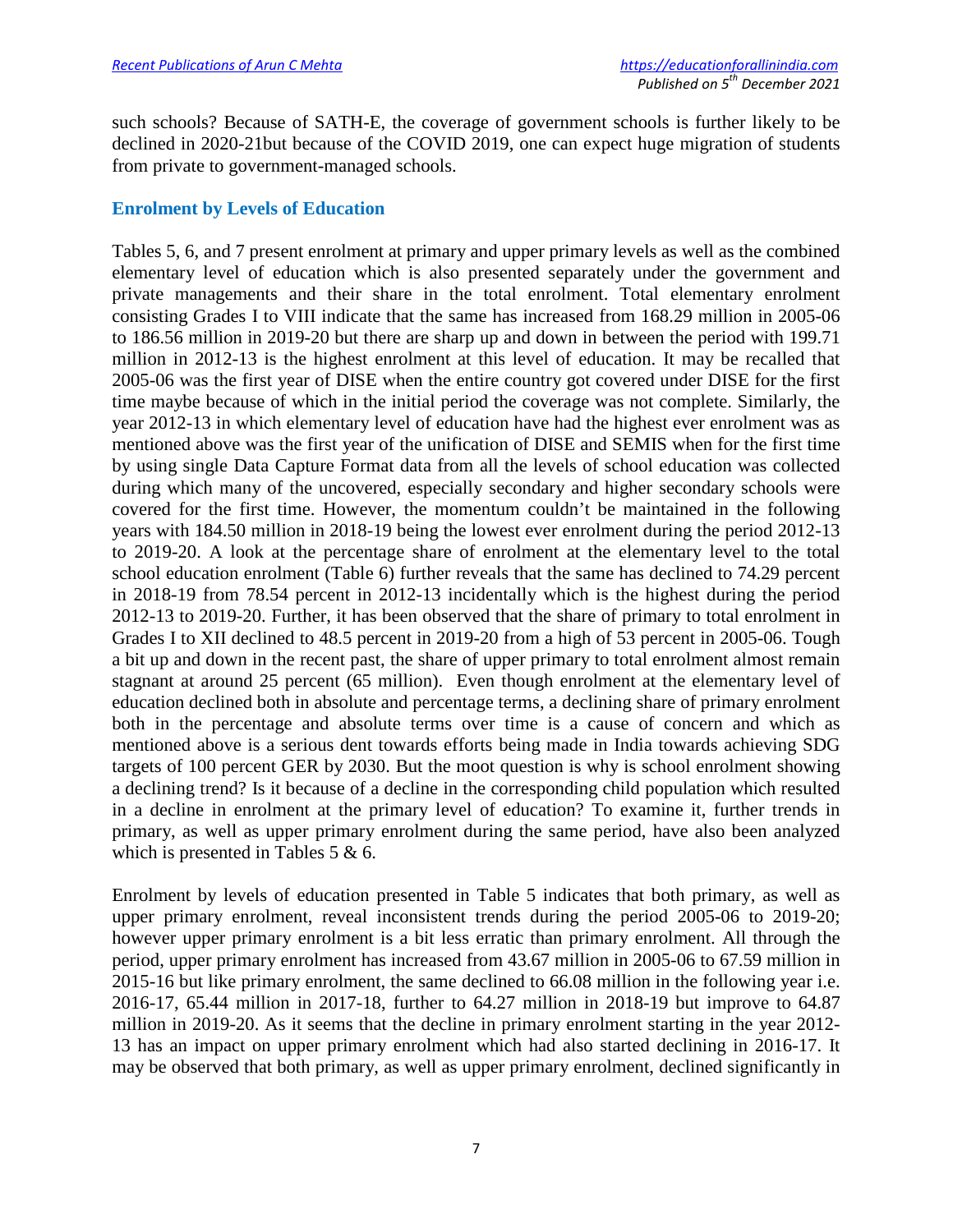2016-17, incidentally, the year during which student data collection in-sync with UDISE was initiated and it was planned to generate enrolment tables based on individual student date of

| <b>Enrolment</b> |        |                |            |       |                |            |        |            |         |  |  |
|------------------|--------|----------------|------------|-------|----------------|------------|--------|------------|---------|--|--|
|                  |        | $I-V$          |            |       | <b>VI-VIII</b> |            | I-VIII |            |         |  |  |
|                  |        | Government     | Private    |       | Government     | Private    |        |            |         |  |  |
| Year             | Total  | Management     | Management | Total | Management     | Management | Total  | Government | Private |  |  |
| 2005-06          | 124.62 |                |            | 43.67 |                |            | 168.29 |            |         |  |  |
| 2006-07          | 131.85 | $\blacksquare$ |            | 47.49 |                |            | 179.34 |            |         |  |  |
| 2007-08          | 134.13 | 101.15         | 32.74      | 50.91 | 32.50          | 18.36      | 185.04 | 133.65     | 51.10   |  |  |
| 2008-09          | 134.38 | 99.49          | 34.84      | 53.35 | 33.72          | 19.61      | 187.73 | 133.21     | 54.45   |  |  |
| 2009-10          | 133.41 | 96.22          | 37.10      | 54.47 | 34.37          | 20.06      | 187.88 | 130.59     | 57.16   |  |  |
| 2010-11          | 135.21 | 94.09          | 38.24      | 57.84 | 36.00          | 20.88      | 193.05 | 130.09     | 59.12   |  |  |
| 2011-12          | 137.10 | 91.65          | 41.90      | 61.96 | 37.75          | 22.97      | 199.06 | 129.40     | 64.87   |  |  |
| 2012-13          | 134.78 | 86.49          | 44.48      | 64.93 | 38.57          | 25.27      | 199.71 | 125.06     | 69.75   |  |  |
| 2013-14          | 132.43 | 83.12          | 45.67      | 66.47 | 38.84          | 25.57      | 198.90 | 121.96     | 71.24   |  |  |
| 2014-15          | 130.50 | 79.95          | 46.63      | 67.17 | 39.02          | 26.93      | 197.67 | 118.97     | 73.56   |  |  |
| 2015-16          | 129.12 | 78.05          | 47.19      | 67.59 | 38.87          | 27.46      | 196.71 | 116.92     | 74.65   |  |  |
| 2016-17          | 123.81 | 73.65          | 45.98      | 66.08 | 37.66          | 27.18      | 189.89 | 111.31     | 73.16   |  |  |
| 2017-18          | 122.38 | 69.34          | 47.50      | 65.44 | 36.49          | 27.34      | 187.82 | 105.83     | 74.84   |  |  |
| 2018-19          | 120.23 | 67.54          | 47.31      | 64.27 | 35.13          | 27.50      | 184.50 | 102.67     | 74.81   |  |  |
| 2019-20          | 121.69 | 66.78          | 49.77      | 64.87 | 34.91          | 28.60      | 186.56 | 101.69     | 78.37   |  |  |

| Table 5: Enrolment by Levels of Education: 2005-06 to 2019-20 (In Million) |  |  |
|----------------------------------------------------------------------------|--|--|
|                                                                            |  |  |

Source: UDISE, different years. The total may not match because of unrecognized schools which are not added to private management.

|         | Enrolment       |               |      |                      |         |                  |       |  |  |  |
|---------|-----------------|---------------|------|----------------------|---------|------------------|-------|--|--|--|
|         | Total           | Primary       |      | <b>Upper Primary</b> |         | Elementary       |       |  |  |  |
| Year    | Grades I to XII | Grades I to V | %age | Grades VI to VIII    | $%$ age | Grades I to VIII | %age  |  |  |  |
| 2012-13 | 254.28          | 134.78        | 53.0 | 64.93                | 25.54   | 199.71           | 78.54 |  |  |  |
| 2013-14 | 258.51          | 132.43        | 51.2 | 66.47                | 25.71   | 198.90           | 76.94 |  |  |  |
| 2014-15 | 259.47          | 130.50        | 50.3 | 67.17                | 25.89   | 197.67           | 76.18 |  |  |  |
| 2015-16 | 260.60          | 129.12        | 49.5 | 67.59                | 25.94   | 196.71           | 75.48 |  |  |  |
| 2016-17 | 251.34          | 123.81        | 49.3 | 66.08                | 26.29   | 189.89           | 75.55 |  |  |  |
| 2017-18 | 250.99          | 122.38        | 48.8 | 65.44                | 26.07   | 187.82           | 74.83 |  |  |  |
| 2018-19 | 248.34          | 120.23        | 48.4 | 64.27                | 25.88   | 184.50           | 74.29 |  |  |  |
| 2019-20 | 250.97          | 121.69        | 48.5 | 64.87                | 25.85   | 186.56           | 74.34 |  |  |  |

#### **Table 6: Share of Enrolment by Levels of Education: 2005-06 to 2019-20 (In Million)**

Source: UDISE, different years.

birth, mother and fathers name and other such unique variables specific to a student because of which it is not an easy task to report unrealistic figures. The declining trend beginning 2016-17 in both primary and upper primary enrolment continued up to 2018-19 but again increased in the following year i.e. 2019-20; the year in which the number of schools covered under UDISE+ declined by more than 42 thousand? What were the special efforts made during the year which resulted in the increase in enrolment in 2019-20? Will this trend continue in 2020-21 which is most likely to be reversed because of the COVID 2019 but at the same time, enrolment under government management may see an increase because of the migration from private to government schools which is also reflected in ASER 2021 report of which was released recently.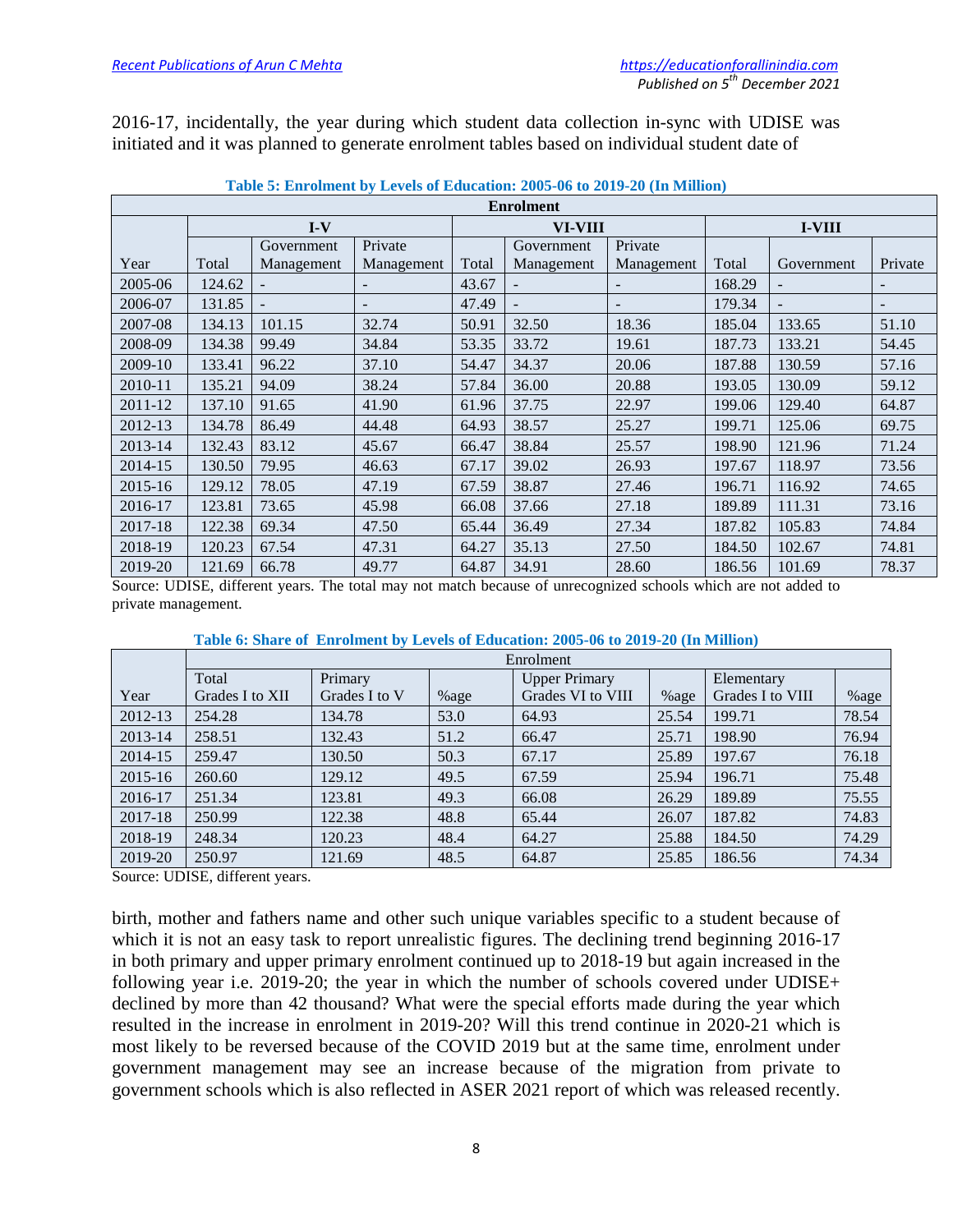It may be recalled that Delhi recently reported migration of about 300 thousand students from private to government schools. The trend may also be reflected in other states which must be seen as an opportunity and the state must ensure that it is capable of handling a sudden influx of students under its umbrella and make efforts to ensure that they do not migrate back to private schools when situation concerning COVID improve and normalcy returns to pre-COVID period. School education may further be affected given the occurrence of new COVID variants and the situation is not likely to be improved soon.

| $\blacksquare$ uvu-vv iv $\blacksquare$ vi- $\blacksquare$ v |        |          |            |          |         |          |  |  |  |  |
|--------------------------------------------------------------|--------|----------|------------|----------|---------|----------|--|--|--|--|
| <b>Enrolment in Grades I-V (In Million)</b>                  |        |          |            |          |         |          |  |  |  |  |
|                                                              |        | Change   |            | Change   |         | Change   |  |  |  |  |
|                                                              |        | over     |            | over     |         | over     |  |  |  |  |
|                                                              |        | Previous |            | Previous |         | Previous |  |  |  |  |
| Year                                                         | Total  | Year     | Government | Year     | Private | Year     |  |  |  |  |
| 2005-06                                                      | 124.62 |          |            |          |         |          |  |  |  |  |
| 2006-07                                                      | 131.85 | 7.23     |            |          |         |          |  |  |  |  |
| 2007-08                                                      | 134.13 | 2.28     | 101.15     |          | 32.74   |          |  |  |  |  |
| 2008-09                                                      | 134.38 | 0.25     | 99.49      | $-1.66$  | 34.84   | 2.10     |  |  |  |  |
| 2009-10                                                      | 133.41 | $-0.97$  | 96.22      | $-3.27$  | 37.10   | 2.26     |  |  |  |  |
| 2010-11                                                      | 135.21 | 1.80     | 94.09      | $-2.13$  | 38.24   | 1.14     |  |  |  |  |
| 2011-12                                                      | 137.10 | 1.89     | 91.65      | $-2.44$  | 41.90   | 3.66     |  |  |  |  |
| 2012-13                                                      | 134.78 | $-2.32$  | 86.49      | $-5.16$  | 44.48   | 2.58     |  |  |  |  |
| 2013-14                                                      | 132.43 | $-2.35$  | 83.12      | $-3.37$  | 45.67   | 1.19     |  |  |  |  |
| 2014-15                                                      | 130.50 | $-1.93$  | 79.95      | $-3.17$  | 46.63   | 0.96     |  |  |  |  |
| 2015-16                                                      | 129.12 | $-1.38$  | 78.05      | $-1.90$  | 47.19   | 0.56     |  |  |  |  |
| 2016-17                                                      | 123.81 | $-5.31$  | 73.65      | $-4.40$  | 45.98   | $-1.21$  |  |  |  |  |
| 2017-18                                                      | 122.38 | $-1.43$  | 69.34      | $-4.31$  | 47.50   | 1.52     |  |  |  |  |
| 2018-19                                                      | 120.23 | $-2.15$  | 67.54      | $-1.80$  | 47.31   | $-0.19$  |  |  |  |  |
| 2019-20                                                      | 121.69 | 1.46     | 66.78      | $-0.76$  | 49.77   | 2.46     |  |  |  |  |

#### **Table 7: Change in Primary Enrolment over the Previous year 2005-06 to 2019-20**

Source: UDISE, different years. The total may not match because of unrecognized schools which are not added to private management.

Further, Table 8 presents the percent share of enrolment under government and private managements separately at the primary and upper primary levels of education all of which indicate a consistent decline in percentage share of enrolment under government management all through the years 2007-08 to 2019-20; definitely which is because of the consistent and significant increase in enrolment under private managements during the same period. Table 4 presented above also indicates that the share of government schools to total schools also declined significantly during the corresponding period; thus indicating more coverage of private schools. It may be observed that at one point in time, the share of government enrolment in total elementary enrolment: Grades I to VIII was as high as 72.23 percent in 2007-08 which in 2019- 20 has come down to 54.51 percent; quite a similar trend is observed separately in case of primary as well as upper primary enrolment. At one point in time, especially in the initial period, centrally sponsored schemes ensure more and more enrolment in government schools but later the momentum couldn't be sustained which is reflected in a consistent increase in private enrolment. Initially, centrally sponsored schemes have had a focus on enrolment drives which was later shifted on retention and further to the quality of education. Table 9 presents the change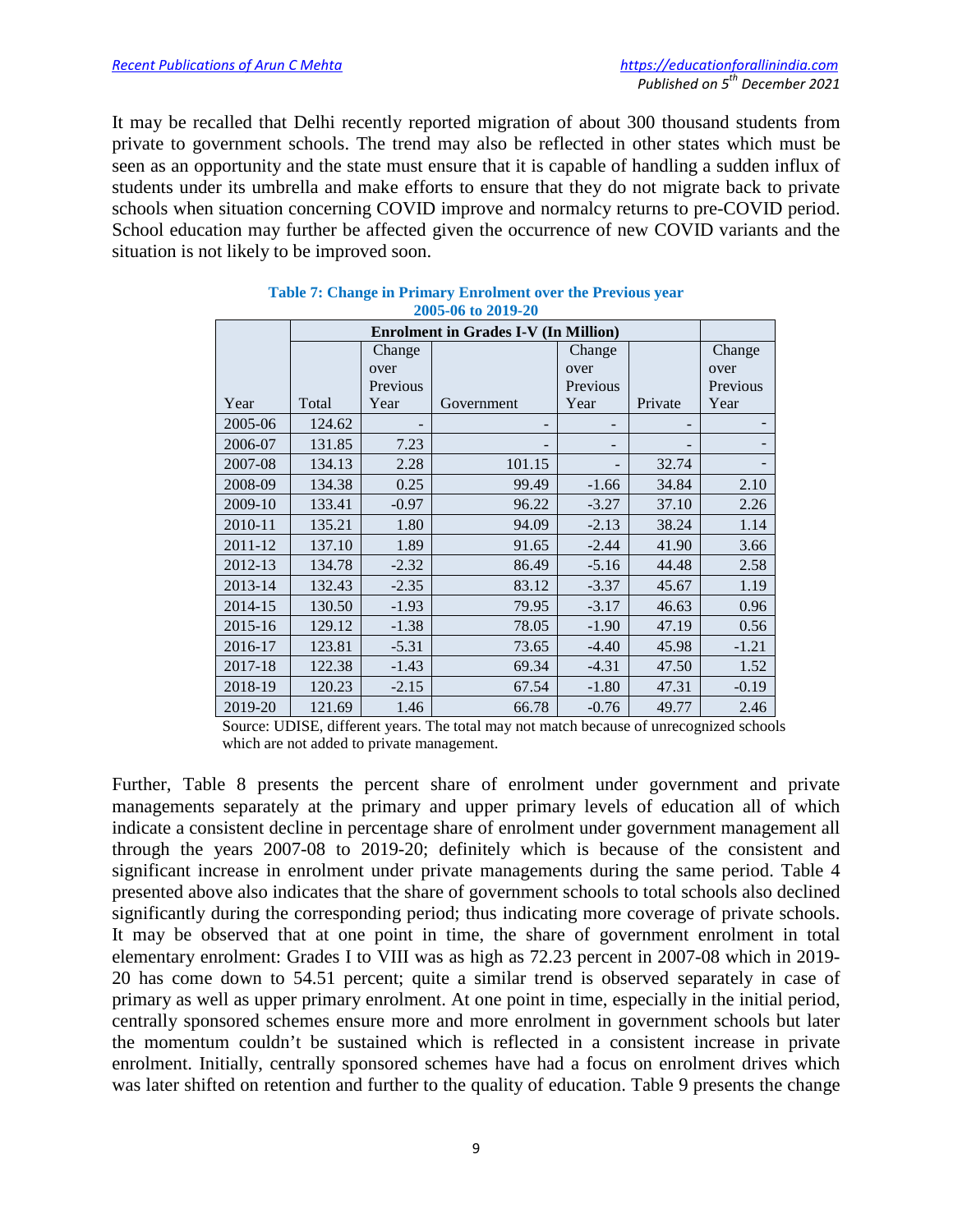in enrolment in 2019-20 over the previous year which is presented by management and also separately in the case of government and private managements.



**Table 8: Percent Share of Enrolment by Levels of Education & Management 2005-06 to 2019-20**

| Year    | Primary: Grades I-V |                | <b>Upper Primary: Grades VI-VIII</b> |                | Elementary: Grades I-<br><b>VIII</b> |                |
|---------|---------------------|----------------|--------------------------------------|----------------|--------------------------------------|----------------|
|         | Government          | <b>Private</b> | Government                           | <b>Private</b> | Government                           | <b>Private</b> |
| 2007-08 | 75.41               | 24.41          | 63.84                                | 36.06          | 72.23                                | 27.62          |
| 2008-09 | 74.04               | 25.93          | 63.21                                | 36.76          | 70.96                                | 29.00          |
| 2009-10 | 72.12               | 27.81          | 63.10                                | 36.83          | 69.51                                | 30.42          |
| 2010-11 | 69.59               | 28.28          | 62.24                                | 36.10          | 67.39                                | 30.62          |
| 2011-12 | 66.85               | 30.56          | 60.93                                | 37.07          | 65.01                                | 32.59          |
| 2012-13 | 64.17               | 33.00          | 59.40                                | 38.92          | 62.62                                | 34.93          |
| 2013-14 | 62.77               | 34.49          | 58.43                                | 38.47          | 61.32                                | 35.82          |
| 2014-15 | 61.26               | 35.73          | 58.09                                | 40.09          | 60.19                                | 37.21          |
| 2015-16 | 60.45               | 36.55          | 57.51                                | 40.63          | 59.44                                | 37.95          |
| 2016-17 | 59.49               | 37.14          | 56.99                                | 41.13          | 58.62                                | 38.53          |
| 2017-18 | 56.66               | 38.81          | 55.76                                | 41.78          | 56.35                                | 39.85          |
| 2018-19 | 56.18               | 39.35          | 54.66                                | 42.79          | 55.65                                | 40.55          |
| 2019-20 | 54.88               | 40.90          | 53.82                                | 44.09          | 54.51                                | 42.01          |

Source: UDISE, different years. The total may not add to hundred because of unrecognized schools which are not added to private management.

## *Elementary Level*

Table 9 reveals that enrolment irrespective of primary, upper primary, and combined elementary level of education, both under the government as well as government-aided managements have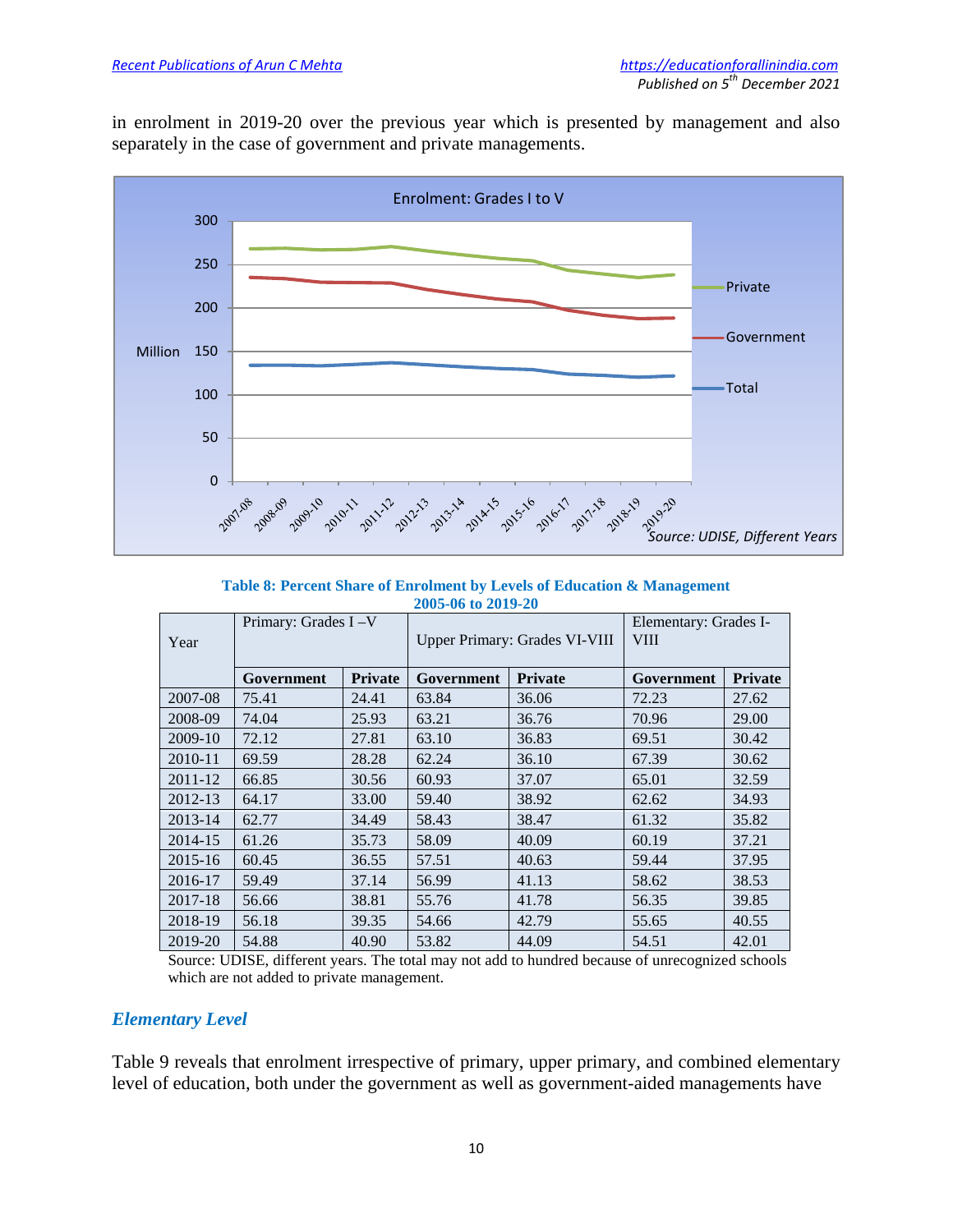

shown a decline in 2019-20 over the previous year i.e. 2018-19 which is also true separately for boys and girls enrolment. Contrary to which both boys and girls enrolment under the private unaided management significantly increased at all levels of school education. Enrolment under other managements has also shown a decline during the same period. The UDISE+ 2019-20 report indicates an overall increase is true to the sense that total elementary enrolment is increased by 2.06 million but at the same time enrolment under the government and aided managements is declined to the tune of 1.28 million and another 504 thousand declined under the other managements which makes a total decline by 1.78 million. It is the private unaided management under which enrolment is increased by a hoping 3.85 million because of which overall elementary enrolment is shown to be increased by 2.06 million in 2019-20. Last year i.e. 2018-19, the same was declined by 3.32 million of which more than 95 percent was contributed by the enrolment under government management. It may also be recalled that not only the total schools covered under the UDISE+ 2019-20 has declined (about 43 thousand) but the same under the Department of Education alone is to the tune of more than 50 thousand schools. Further, it has been observed that decline is more due to boys than their counterparts girls which is true for primary, upper primary, and elementary levels but the increase in enrolment under private unaided management, boys outnumbered their girls' counterpart. Of the total 2.85 million increase in elementary level enrolment under private unaided management, the contribution of girls is about 47 percent which is also true separately for primary and upper primary enrolment. In percentage terms, total enrolment in the elementary level is increased by 1.12 percent against 1.21 percent at primary and 0.94 percent at the upper primary level of education. It is interesting to observe that contribution of girls in terms of percentage increase is higher than boys counterparts and is true for both primary and upper primary levels of education.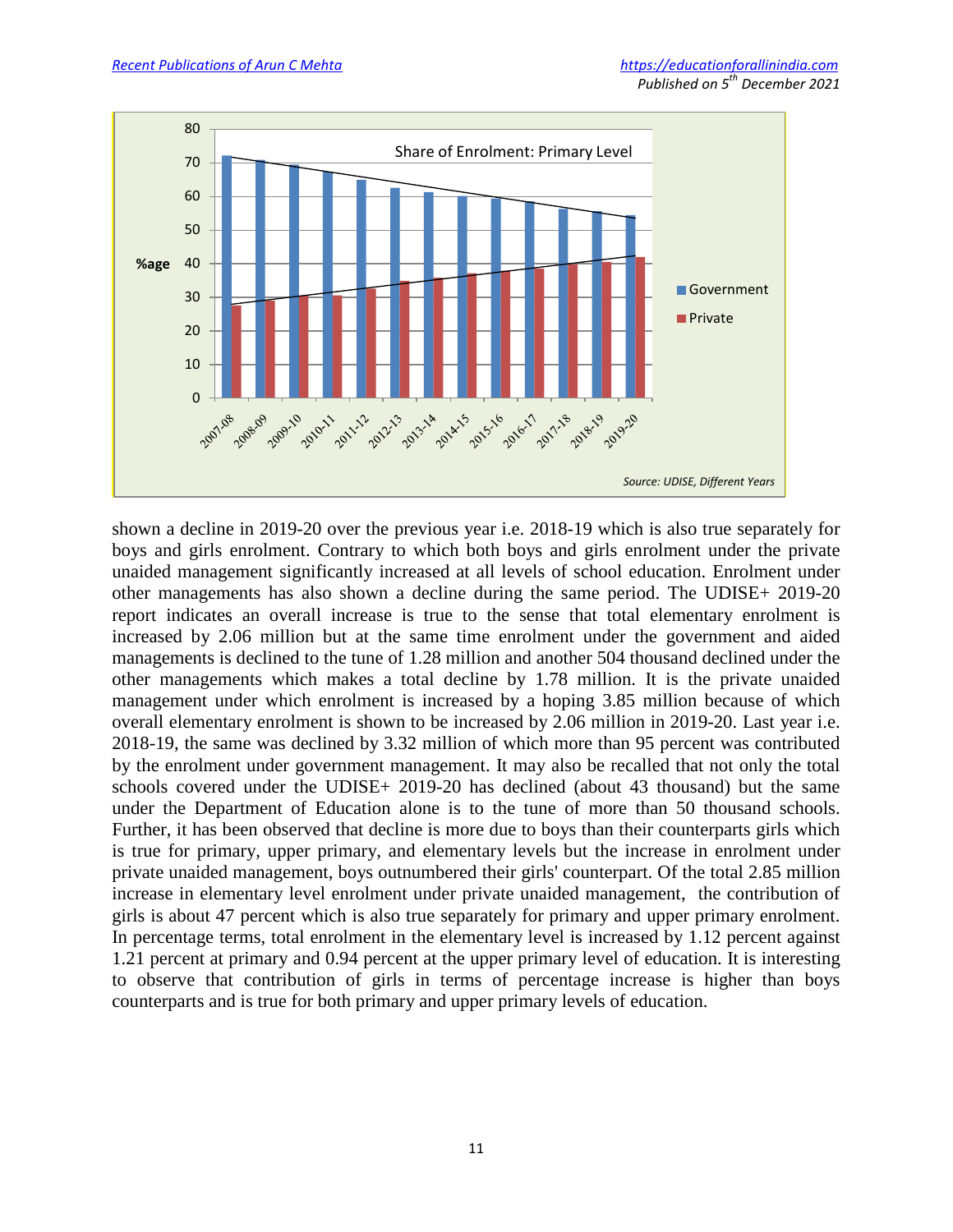| <b>Management</b>             | <b>Primary</b> |             |             | <b>Upper Primary</b> |             |             | <b>Elementary</b> |             |             |
|-------------------------------|----------------|-------------|-------------|----------------------|-------------|-------------|-------------------|-------------|-------------|
|                               | <b>Boys</b>    | Girls       | Total       | <b>Boys</b>          | Girls       | Total       | <b>Boys</b>       | Girls       | Total       |
| Change in<br><b>Enrolment</b> |                |             |             |                      |             |             |                   |             |             |
| Govt.                         | $-4,24,087$    | $-3.40.643$ | $-7,64,730$ | $-1,82,203$          | $-42,021$   | $-2,24,224$ | $-6.06.290$       | $-3,82,664$ | $-9,88,954$ |
| Govt. Aided                   | $-71.535$      | $-60.161$   | $-1.31.696$ | $-92,567$            | $-66,344$   | $-1.58.911$ | $-1.64.102$       | $-1,26,505$ | $-2,90,607$ |
| Private unaided               | 13,83,102      | 12.02.399   | 25,85,501   | 6,73,188             | 5,87,523    | 12,60,711   | 20,56,290         | 17.89.922   | 38,46,212   |
| Others                        | $-1.44.857$    | $-87.685$   | $-2,32,542$ | $-1,29,934$          | $-1,41,281$ | $-2.71.215$ | $-2,74,791$       | $-2,28,966$ | $-5,03,757$ |
| <b>Total</b>                  | 7,42,623       | 7.13.910    | 14,56,533   | 2,68,484             | 3,37,877    | 6.06.361    | 10,11,107         | 10,51,787   | 20,62,894   |
| $%$ age<br><b>Change</b>      |                |             |             |                      |             |             |                   |             |             |
| Govt.                         | $-1.27$        | $-0.99$     | $-1.13$     | $-1.07$              | $-0.23$     | $-0.64$     | $-1.20$           | $-0.73$     | $-0.96$     |
| Govt. Aided                   | $-2.47$        | $-2.12$     | $-2.30$     | $-2.27$              | $-1.72$     | $-2.00$     | $-2.35$           | $-1.89$     | $-2.13$     |
| Private unaided               | 5.91           | 6.61        | 6.22        | 6.01                 | 7.01        | 6.44        | 5.94              | 6.74        | 6.29        |
| Others                        | $-4.95$        | $-3.58$     | $-4.33$     | $-15.35$             | $-17.82$    | $-16.54$    | $-7.28$           | $-7.06$     | $-7.18$     |
| <b>Total</b>                  | 1.19           | 1.24        | 1.21        | 0.81                 | 1.09        | 0.94        | 1.06              | 1.18        | 1.12        |

#### **Table 9: Change in Enrolment in 2019-20 over 2018-19, All India Elementary Level**

Source: UDISE+ 2018-19 and 2019-20

## *Secondary Level*

The huge decline in enrolment in the recent past has started showing its impact on the secondary level of education which is presented in Table 10 revealing that barring private unaided management, the rest of the management type (except boys in case of government) have shown a decline in 2019-20 over the previous year. The total secondary enrolment (Grades IX  $\&$  X) however is increased by 130 thousand which is 0.3 percent of the same in the previous year. During the same year, private unaided management increased by a hoping 465 thousand (3.6 percent) as against a decline by 146 and 231 thousand respectively under the government and other managements which is -1.8 and -44.1 percent of their respective enrolment in the previous year. An increase of 130 thousand in secondary enrolment in 2019-20 is almost equally contributed by boys and girls. Overall secondary enrolment in 2019-20 is reported to be 38.46 million as against 38.33 million in the previous year which is 130 thousand (0.30 percent) more than the previous year. Further, secondary enrolment under the government management indicates that the same in case of boys is declined by more than 18 thousand which is -0.2 percent of the total enrolment in the previous year against which girls enrolment is increased by more than 59 thousand (0.70 percent). Of the total, 146 thousand enrolment declined under government-aided management, about 55 percent is contributed by boys and the rest 45 percent by girls. On the other hand, enrolment under other managements is declined by 231 thousand in absolute or -44.1 in percentage term. If the decline in enrolment at the elementary level of education is not checked, the secondary level can see a fall in enrolment in coming years; thus severely affecting efforts being made towards achieving a GER of 100 percent by 2030 under SDG.

## *Higher Secondary Level*

Further, it is observed that not only that enrolment under the private unaided managements has increased impressively in the case of elementary and secondary level of education but the same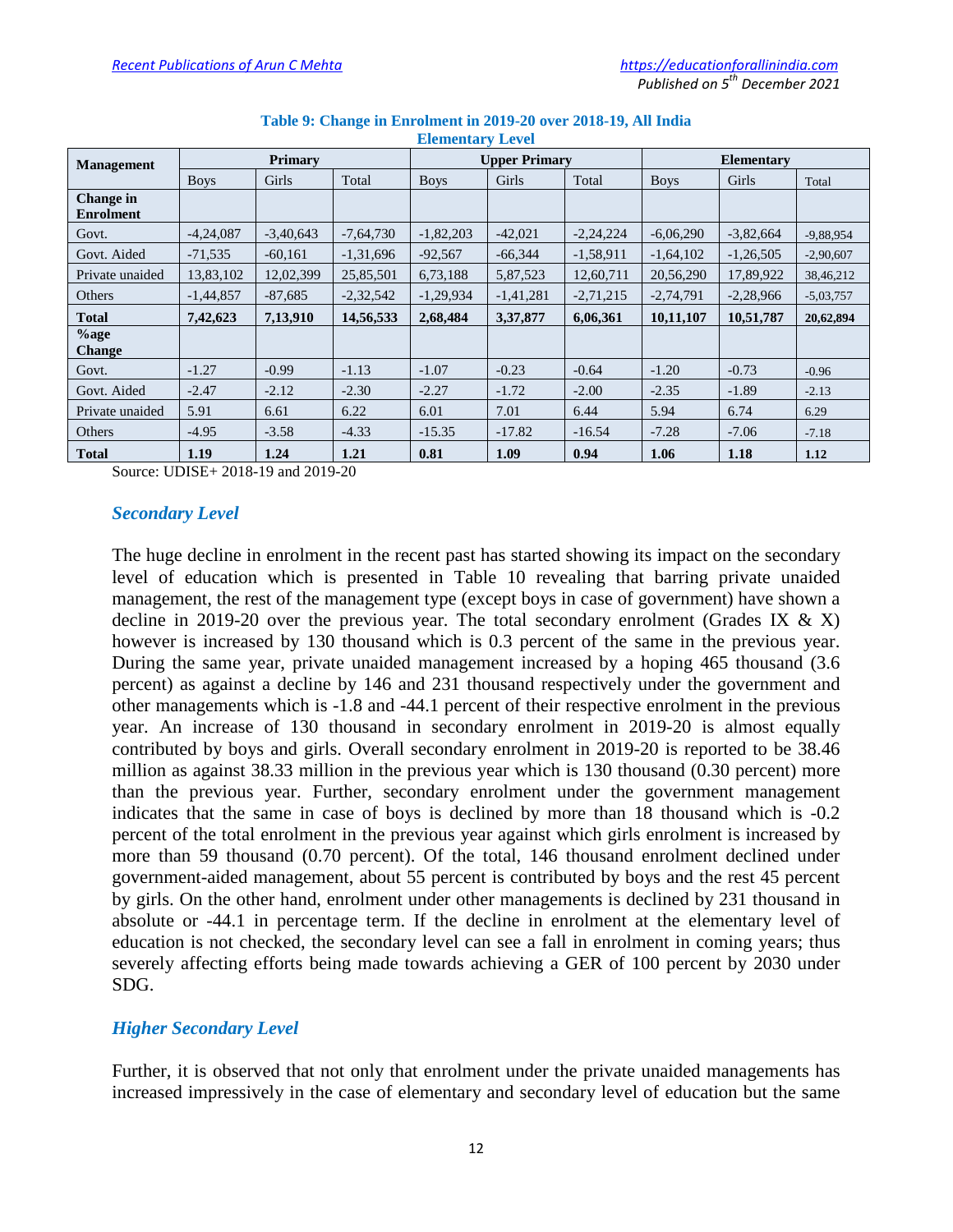is also true in the case of higher secondary level. Table 11 further reveals that the majority increase in enrolment at this level is contributed by the private unaided managements. Unlike, other levels of education, higher secondary enrolment under the government management is increased by 374 thousand the majority of which about 68 percent is contributed by the girls is termed impressive. However, the same under the government aided and other managements has shown a decline which is in the tune of 79 thousand (-1.3 percent) and 333 thousand (-77.4 percent) respectively. A huge decline in percentage term in the case of other managements is a cause of concern which is true for both secondary and higher secondary levels of education but the UDISE+ 2019-20 report is silent on it.

| Year                       | <b>Secondary</b> |              |              |  |  |  |
|----------------------------|------------------|--------------|--------------|--|--|--|
|                            | <b>Boys</b>      | <b>Girls</b> | <b>Total</b> |  |  |  |
| 2018-19                    |                  |              |              |  |  |  |
| Government                 | 82,14,637        | 87,78,029    | 1,69,92,666  |  |  |  |
| Government Aided           | 41,92,987        | 37, 31, 556  | 79, 24, 543  |  |  |  |
| Private unaided            | 73,57,116        | 55,36,321    | 1,28,93,437  |  |  |  |
| Others                     | 2,42,007         | 2,81,918     | 5,23,925     |  |  |  |
| <b>Total</b>               | 2,00,06,747      | 1,83,27,824  | 3,83,34,571  |  |  |  |
| 2019-20                    |                  |              |              |  |  |  |
| Government                 | 81,96,448        | 88, 37, 395  | 1,70,33,843  |  |  |  |
| Government Aided           | 41, 13, 365      | 36,65,516    | 77,78,881    |  |  |  |
| Private unaided            | 76,19,886        | 57, 38, 914  | 1,33,58,800  |  |  |  |
| Others                     | 1,42,657         | 1,50,252     | 2,92,909     |  |  |  |
| <b>Total</b>               | 2,00,72,356      | 1,83,92,077  | 3,84,64,433  |  |  |  |
| <b>Change in Enrolment</b> |                  |              |              |  |  |  |
| Government                 | $-18,189$        | 59,366       | 41,177       |  |  |  |
| Government Aided           | $-79,622$        | $-66,040$    | $-1,45,662$  |  |  |  |
| Private unaided            | 2,62,770         | 2,02,593     | 4,65,363     |  |  |  |
| Others                     | $-99,350$        | $-1,31,666$  | $-2,31,016$  |  |  |  |
| <b>Total</b>               | 65,609           | 64,253       | 1,29,862     |  |  |  |
| <b>%age Change</b>         |                  |              |              |  |  |  |
| Government                 | $-0.2$           | 0.7          | 0.2          |  |  |  |
| Government Aided           | $-1.9$           | $-1.8$       | $-1.8$       |  |  |  |
| Private unaided            | 3.6              | 3.7          | 3.6          |  |  |  |
| Others                     | $-41.1$          | $-46.7$      | $-44.1$      |  |  |  |
| <b>Total</b>               | 0.3              | 0.4          | 0.3          |  |  |  |

| Table 10: Change in Enrolment in 2019-20 over 2018-19, All India |  |
|------------------------------------------------------------------|--|
| <b>Secondary Level</b>                                           |  |

Source: Same as Table 3.

## *Change: 2012-13 to 2019-20*

Further to enrolment by management and levels at the all-India level, an attempt has also been made to see the state-wise change in enrolment at primary, upper primary, elementary, and total school enrolment (Grades I to XII) in the years 2012-13 and 2019-20 and the same is presented in Tables 12 & 13. The year 2012-13, as mentioned above was the first year of the unification of DISE and SEMIS during which by using a single format data from all the schools was collected, and the year 2019-20, is the year for which UDISE data is latest available. A glance at the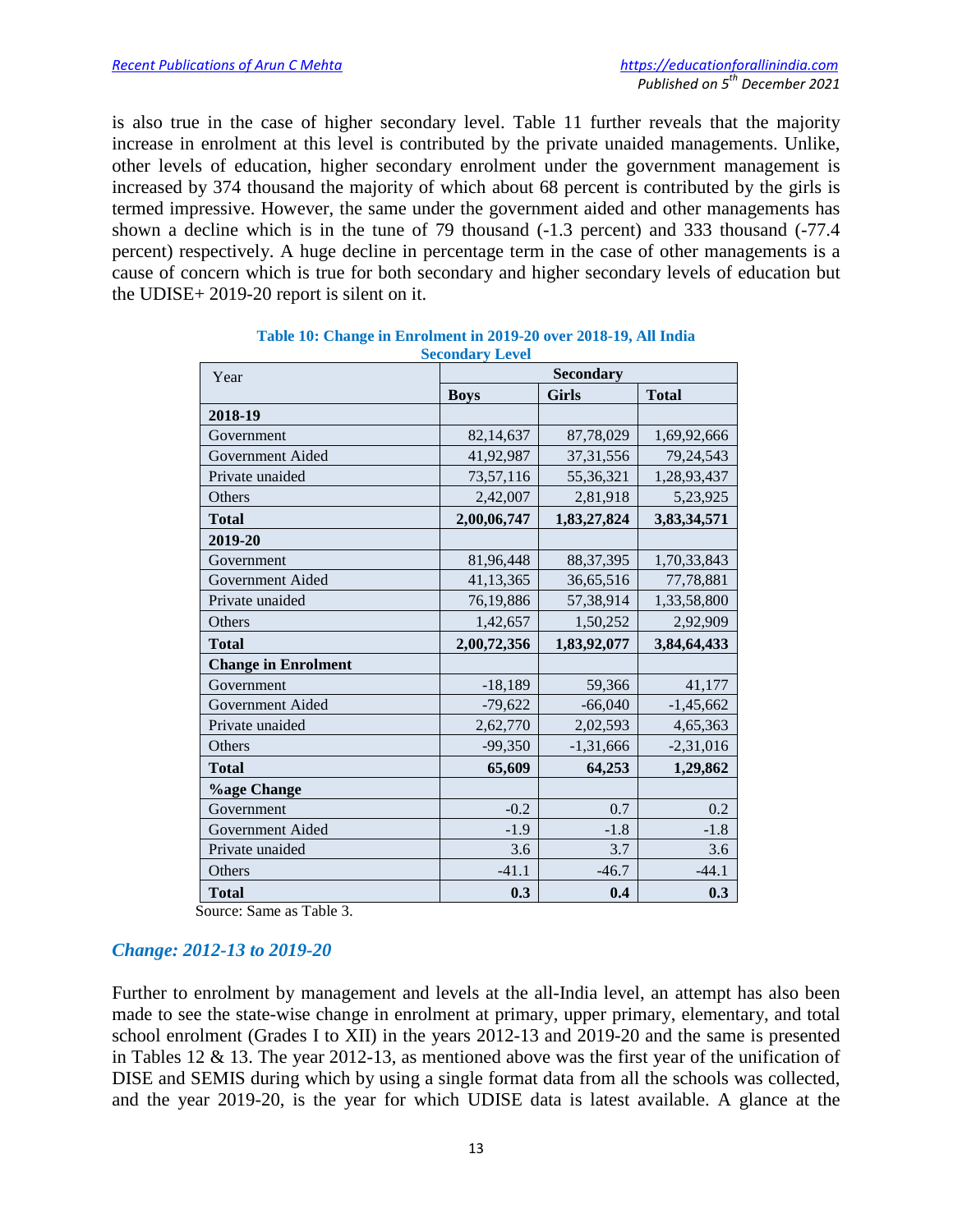change in the primary enrolment during 2012-13 to 2019-20 indicates that as many as 27 states have shown a decline many of which is termed a steep decline. On the other hand, a few states

| Year                       | <b>Higher Secondary</b> |              |              |  |  |  |
|----------------------------|-------------------------|--------------|--------------|--|--|--|
|                            | <b>Boys</b>             | <b>Girls</b> | <b>Total</b> |  |  |  |
| 2018-19                    |                         |              |              |  |  |  |
| Government                 | 43,22,979               | 47, 29, 548  | 90,52,527    |  |  |  |
| Government Aided           | 30,91,157               | 28,56,891    | 59,48,048    |  |  |  |
| Private Unaided            | 55,67,446               | 45,09,026    | 1,00,76,472  |  |  |  |
| Others                     | 2,01,050                | 2,28,720     | 4,29,770     |  |  |  |
| <b>Total</b>               | 1,31,82,632             | 1,23,24,185  | 2,55,06,817  |  |  |  |
| 2019-20                    |                         |              |              |  |  |  |
| Government                 | 44,42,690               | 49,83,841    | 94,26,531    |  |  |  |
| Government Aided           | 30,26,825               | 28,41,708    | 58,68,533    |  |  |  |
| Private Unaided            | 58,15,167               | 47,39,943    | 1,05,55,110  |  |  |  |
| Others                     | 46,267                  | 50,719       | 96,986       |  |  |  |
| <b>Total</b>               | 1,33,30,949             | 1,26,16,211  | 2,59,47,160  |  |  |  |
| <b>Change in Enrolment</b> |                         |              |              |  |  |  |
| Government                 | 1,19,711                | 2,54,293     | 3,74,004     |  |  |  |
| Government Aided           | $-64,332$               | $-15,183$    | $-79,515$    |  |  |  |
| Private unaided            | 2,47,721                | 2,30,917     | 4,78,638     |  |  |  |
| Others                     | $-1,54,783$             | $-1,78,001$  | $-3,32,784$  |  |  |  |
| <b>Total</b>               | 1,48,317                | 2,92,026     | 4,40,343     |  |  |  |
| <b>%age Change</b>         |                         |              |              |  |  |  |
| Government                 | 2.8                     | 5.4          | 4.1          |  |  |  |
| Government Aided           | $-2.1$                  | $-0.5$       | $-1.3$       |  |  |  |
| Private unaided            | 4.4                     | 5.1          | 4.8          |  |  |  |
| Others                     | $-77.0$                 | $-77.8$      | $-77.4$      |  |  |  |
| <b>Total</b>               | 1.1                     | 2.4          | 1.7          |  |  |  |

## **Table 11: Change in Enrolment in 2019-20 over 2018-19, All India Higher Secondary Level**

Source: Same as Table 3.

such as Dadra & Nagar Haveli, Daman & Diu, Goa, Delhi, Haryana, Karnataka, and Kerala experience an increase in primary enrolment during the same period. In percentage terms, the highest decline in primary enrolment is observed in the case of Sikkim (-39.72 percent) and the lowest,  $-2.18$  percent in the case of Uttarakhand. Major states, such as Gujarat  $(-7.45$  percent), Himachal Pradesh (-5.50 percent), Jharkhand (-16.48 percent), Madhya Pradesh (-23.77 percent), Maharashtra (-4.27 percent), Punjab (-9.24 percent), Rajasthan (-4.82 percent), Tamilnadu (- 13.43 percent), Uttar Pradesh (-11.10 percent), and West Bengal (15.92 percent) all experienced moderate to steep decline during the same period. Overall, as indicated above primary enrolment during 2012-13 is declined by a hoping 13.10 million which is about 10 percent of the total enrolment in 2012-13. Compared to primary enrolment, the decline in the upper primary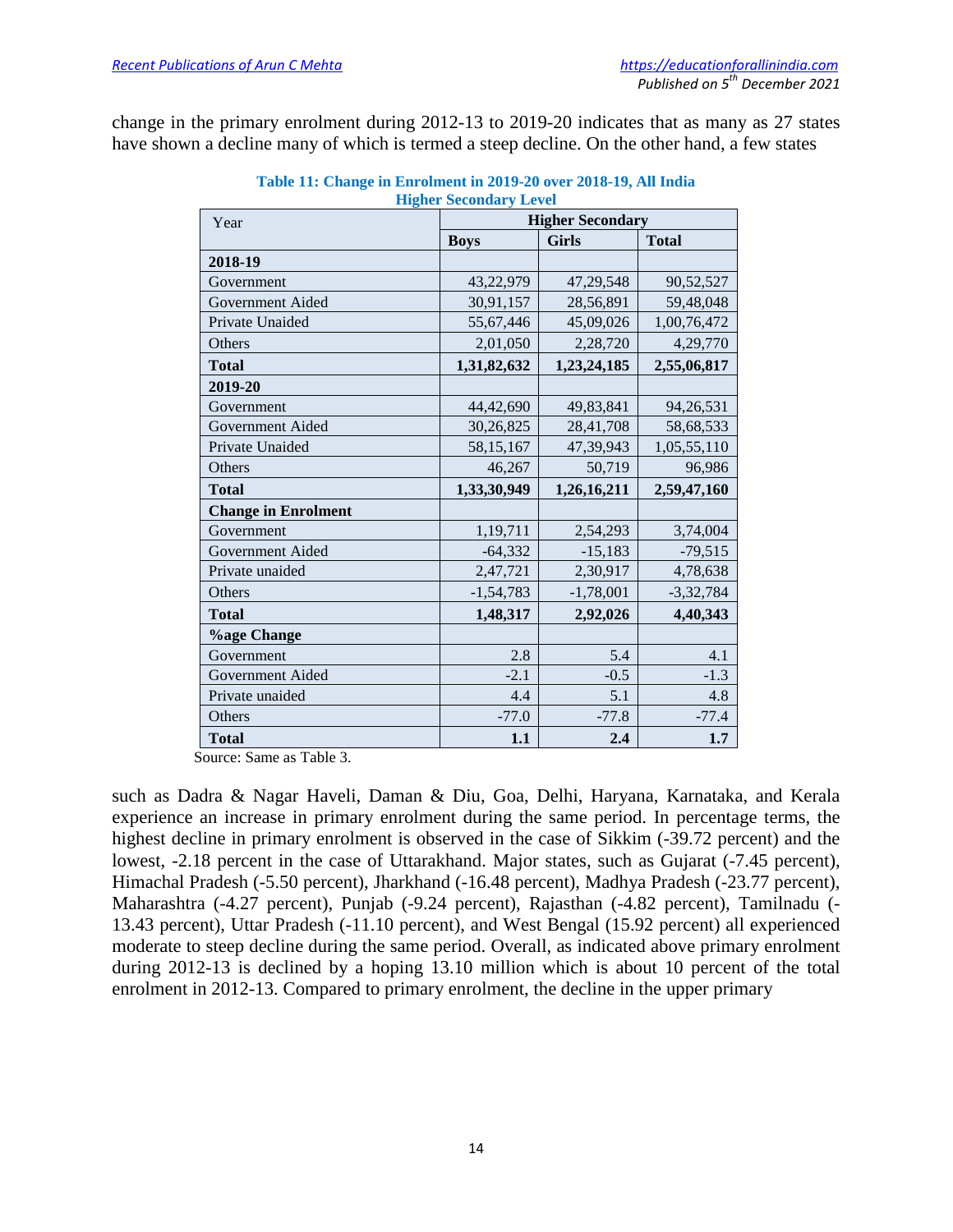#### **Table 12: State-specific Enrolment: Primary and Upper Primary Levels: 2012-13 & 2019-20**

| State/UT             |           | Primary: Grades 1 to 5<br><b>Upper Primary: Grades 6 to 8</b> |            |                          |                                         |          |                          |          |
|----------------------|-----------|---------------------------------------------------------------|------------|--------------------------|-----------------------------------------|----------|--------------------------|----------|
|                      | 2012-13   | 2019-20                                                       | Change     | $\overline{\frac{0}{0}}$ | $2012 - 13$<br>2019-20<br><b>Change</b> |          | $\overline{\frac{0}{0}}$ |          |
|                      |           |                                                               |            | <b>Change</b>            |                                         |          |                          | Change   |
| A & N Islands        | 32233     | 29606                                                         | $-2627$    | $-8.15$                  | 20164                                   | 18169    | $-1995$                  | $-9.89$  |
| Andhra Pradesh       | 7243392   | 6884621                                                       | $-358771$  | $-4.95$                  | 3854222                                 | 3856163  | 1941                     | 0.05     |
| Arunachal Pradesh    | 234768    | 170639                                                        | $-64129$   | $-27.32$                 | 98647                                   | 86259    | $-12388$                 | $-12.56$ |
| Assam                | 3915791   | 3676705                                                       | -239086    | $-6.11$                  | 1788253                                 | 1915251  | 126998                   | 7.10     |
| <b>Bihar</b>         | 14031263  | 13075193                                                      | $-956070$  | $-6.81$                  | 5261688                                 | 6698518  | 1436830                  | 27.31    |
| Chandigarh           | 96729     | 93707                                                         | $-3022$    | $-3.12$                  | 62163                                   | 65074    | 2911                     | 4.68     |
| Chhattisgarh         | 3057283   | 2651484                                                       | -405799    | $-13.27$                 | 1695256                                 | 1481381  | $-213875$                | $-12.62$ |
| Dadra & Nagar        | 35883     | 43123                                                         | 7240       | 20.18                    | 22184                                   | 19637    | $-2547$                  | $-11.48$ |
| Haveli               |           |                                                               |            |                          |                                         |          |                          |          |
| Daman & Diu          | 17337     | 19542                                                         | 2205       | 12.72                    | 9421                                    | 10612    | 1191                     | 12.64    |
| Delhi                | 1806683   | 1811723                                                       | 5040       | 0.28                     | 1063899                                 | 1139560  | 75661                    | 7.11     |
| Goa                  | 122443    | 124383                                                        | 1940       | 1.58                     | 74778                                   | 71995    | $-2783$                  | $-3.72$  |
| Gujarat              | 5974179   | 5529122                                                       | $-445057$  | $-7.45$                  | 3246025                                 | 3085057  | $-160968$                | $-4.96$  |
| Haryana              | 2545537   | 2586473                                                       | 40936      | 1.61                     | 1378800                                 | 1459437  | 80637                    | 5.85     |
| Himachal Pradesh     | 610098    | 576528                                                        | $-33570$   | $-5.50$                  | 374800                                  | 337738   | $-37062$                 | $-9.89$  |
| Jammu & Kashmir      | 1218785   | 1117744                                                       | $-101041$  | $-8.29$                  | 640316                                  | 585069   | $-55247$                 | $-8.63$  |
| Jharkhand            | 4653133   | 3886161                                                       | $-766972$  | $-16.48$                 | 1965317                                 | 1986908  | 21591                    | 1.10     |
| Karnataka            | 5379332   | 5444277                                                       | 64945      | 1.21                     | 3017399                                 | 3127797  | 110398                   | 3.66     |
| Kerala               | 2471358   | 2483556                                                       | 12198      | 0.49                     | 1620477                                 | 1486644  | -133833                  | $-8.26$  |
| Lakshadweep          | 5560      | 5124                                                          | $-436$     | $-7.84$                  | 4187                                    | 2519     | $-1668$                  | $-39.84$ |
| Madhya Pradesh       | 9988985   | 7614725                                                       | $-2374260$ | $-23.77$                 | 5076548                                 | 4296133  | $-780415$                | $-15.37$ |
| Maharashtra          | 10284359  | 9845508                                                       | -438851    | $-4.27$                  | 5942184                                 | 5848034  | $-94150$                 | $-1.58$  |
| Manipur              | 388548    | 333855                                                        | $-54693$   | $-14.08$                 | 151487                                  | 155844   | 4357                     | 2.88     |
| Meghalaya            | 513920    | 532267                                                        | 18347      | 3.57                     | 198795                                  | 238147   | 39352                    | 19.80    |
| Mizoram              | 176069    | 135512                                                        | $-40557$   | $-23.03$                 | 78644                                   | 68029    | $-10615$                 | $-13.50$ |
| Nagaland             | 291156    | 186324                                                        | $-104832$  | $-36.01$                 | 126635                                  | 99152    | $-27483$                 | $-21.70$ |
| Odisha               | 4336961   | 3578819                                                       | $-758142$  | $-17.48$                 | 2085454                                 | 2086064  | 610                      | 0.03     |
| Puducherry           | 108502    | 101557                                                        | $-6945$    | $-6.40$                  | 69805                                   | 62660    | $-7145$                  | $-10.24$ |
| Punjab               | 2604751   | 2364090                                                       | $-240661$  | $-9.24$                  | 1438875                                 | 1427538  | $-11337$                 | $-0.79$  |
| Rajasthan            | 8656224   | 8238624                                                       | $-417600$  | $-4.82$                  | 3886188                                 | 4077424  | 191236                   | 4.92     |
| Sikkim               | 80702     | 48649                                                         | $-32053$   | $-39.72$                 | 44628                                   | 32800    | $-11828$                 | $-26.50$ |
| Tamilnadu            | 6021843   | 5212880                                                       | $-808963$  | $-13.43$                 | 3656633                                 | 3138163  | $-518470$                | $-14.18$ |
| Tripura              | 391556    | 328590                                                        | $-62966$   | $-16.08$                 | 214474                                  | 191817   | $-22657$                 | $-10.56$ |
| <b>Uttar Pradesh</b> | 26671203  | 23710939                                                      | $-2960264$ | $-11.10$                 | 10427087                                | 10977995 | 550908                   | 5.28     |
| Uttarakhand          | 1086082   | 1062431                                                       | $-23651$   | $-2.18$                  | 582381                                  | 591789   | 9408                     | 1.62     |
| <b>West Bengal</b>   | 9731912   | 8182222                                                       | $-1549690$ | $-15.92$                 | 4748869                                 | 4148010  | $-600859$                | $-12.65$ |
| <b>Total</b>         | 134784560 | 121686703                                                     | -13097857  | $-9.72$                  | 64926683                                | 64873387 | -53296                   | $-0.08$  |

*Note: 2019-20 enrolment of Andhra Pradesh includes Telangana and Jammu and Kasmir, Ladakh. Source: UDISE*

enrolment is negligible (53,296, -0.08 percent); however, as many as 20 states experienced a decline during the same period. Further, it has been observed that the states that have shown a decline in primary enrolment a few of them also experience a decline even in the case of upper primary enrolment. To mention a few, Gujarat (-4.96 percent), Himachal Pradesh (-9.89 percent), Madhya Pradesh (-15.37 percent), Tamilnadu (-14.18 percent), and West Bengal (-12.65 percent)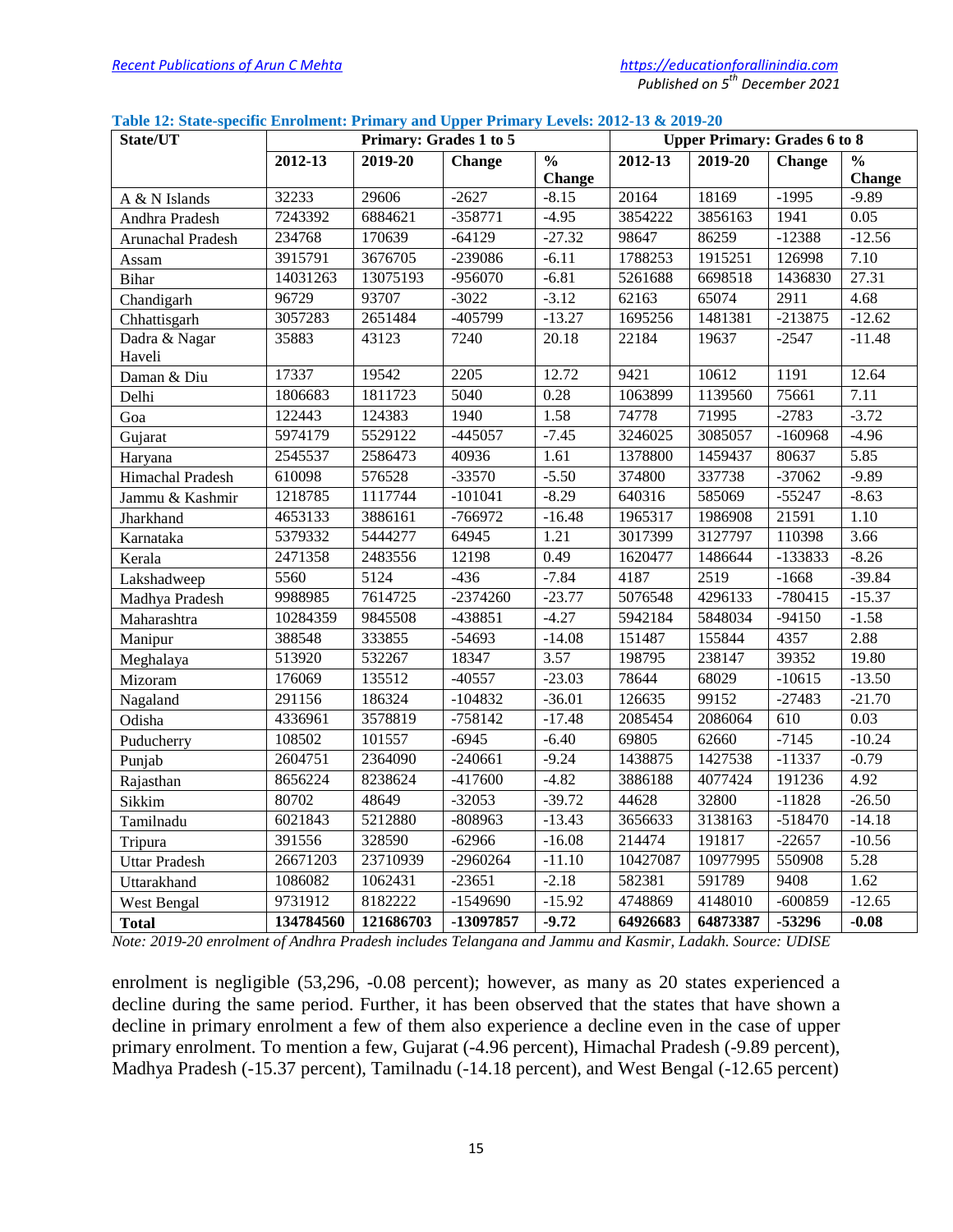|  |  |  | Table 13: State-specific Enrolment: Elementary and Total Enrolment: 2012-13 & 2019-20 |  |
|--|--|--|---------------------------------------------------------------------------------------|--|
|  |  |  |                                                                                       |  |

| State/UT             | <b>Elementary: Grades 1 to 8</b> |           | <b>Total Enrolment: Grades 1to 12</b> |               |           |           |               |                          |
|----------------------|----------------------------------|-----------|---------------------------------------|---------------|-----------|-----------|---------------|--------------------------|
|                      | 2012-13                          | 2019-20   | <b>Change</b>                         | $\frac{0}{0}$ | 2012-13   | 2019-20   | <b>Change</b> | $\overline{\frac{0}{0}}$ |
|                      |                                  |           |                                       | <b>Change</b> |           |           |               | <b>Change</b>            |
| A & N Islands        | 52397                            | 47775     | $-4622$                               | $-8.82$       | 77667     | 68127     | $-9540$       | $-12.28$                 |
| Andhra Pradesh       | 11097614                         | 10740784  | -356830                               | $-3.22$       | 14729998  | 14802408  | 72410         | 0.49                     |
| Arunachal Pradesh    | 333415                           | 256898    | $-76517$                              | $-22.95$      | 412465    | 322795    | $-89670$      | $-21.74$                 |
| Assam                | 5704044                          | 5591956   | $-112088$                             | $-1.97$       | 6884314   | 7015898   | 131584        | 1.91                     |
| <b>Bihar</b>         | 19292951                         | 19773711  | 480760                                | 2.49          | 22323956  | 24675490  | 2351534       | 10.53                    |
| Chandigarh           | 158892                           | 158781    | $-111$                                | $-0.07$       | 230711    | 238289    | 7578          | 3.28                     |
| Chhattisgarh         | 4752539                          | 4132865   | $-619674$                             | $-13.04$      | 6089588   | 5677203   | -412385       | $-6.77$                  |
| D & N Haveli         | 58067                            | 62760     | 4693                                  | 8.08          | 74621     | 85181     | 10560         | 14.15                    |
| Daman & Diu          | 26758                            | 30154     | 3396                                  | 12.69         | 36098     | 40505     | 4407          | 12.21                    |
| Delhi                | 2870582                          | 2951283   | 80701                                 | 2.81          | 4094971   | 4180617   | 85646         | 2.09                     |
| Goa                  | 197221                           | 196378    | $-843$                                | $-0.43$       | 268428    | 282218    | 13790         | 5.14                     |
| Gujarat              | 9220204                          | 8614179   | $-606025$                             | $-6.57$       | 11660820  | 11481607  | $-179213$     | $-1.54$                  |
| Haryana              | 3924337                          | 4045910   | 121573                                | 3.10          | 5327078   | 5653992   | 326914        | 6.14                     |
| Himachal Pradesh     | 984898                           | 914266    | $-70632$                              | $-7.17$       | 1495396   | 1359469   | $-135927$     | $-9.09$                  |
| Jammu & Kashmir      | 1859101                          | 1702813   | $-156288$                             | $-8.41$       | 2400075   | 2254191   | $-145884$     | $-6.08$                  |
| Jharkhand            | 6618450                          | 5873069   | $-745381$                             | $-11.26$      | 7933320   | 7489137   | $-444183$     | $-5.60$                  |
| Karnataka            | 8396731                          | 8572074   | 175343                                | 2.09          | 10448703  | 11544885  | 1096182       | 10.49                    |
| Kerala               | 4091835                          | 3970200   | $-121635$                             | $-2.97$       | 5769147   | 5842611   | 73464         | 1.27                     |
| Lakshadweep          | 9747                             | 7643      | $-2104$                               | $-21.59$      | 14234     | 11409     | $-2825$       | $-19.85$                 |
| Madhya Pradesh       | 15065533                         | 11910858  | $-3154675$                            | $-20.94$      | 18148774  | 15780097  | -2368677      | $-13.05$                 |
| Maharashtra          | 16226543                         | 15693542  | -533001                               | $-3.28$       | 21851843  | 22174625  | 322782        | 1.48                     |
| Manipur              | 540035                           | 489699    | $-50336$                              | $-9.32$       | 671664    | 644263    | $-27401$      | $-4.08$                  |
| Meghalaya            | 712715                           | 770414    | 57699                                 | 8.10          | 815826    | 946703    | 130877        | 16.04                    |
| Mizoram              | 254713                           | 203541    | $-51172$                              | $-20.09$      | 314438    | 270098    | $-44340$      | $-14.10$                 |
| Nagaland             | 417791                           | 285476    | $-132315$                             | $-31.67$      | 499909    | 373667    | $-126242$     | $-25.25$                 |
| Odisha               | 6422415                          | 5664883   | $-757532$                             | $-11.80$      | 7639972   | 7686894   | 46922         | 0.61                     |
| Puducherry           | 178307                           | 164217    | $-14090$                              | $-7.90$       | 255396    | 240268    | $-15128$      | $-5.92$                  |
| Punjab               | 4043626                          | 3791628   | $-251998$                             | $-6.23$       | 5552624   | 5475865   | $-76759$      | $-1.38$                  |
| Rajasthan            | 12542412                         | 12316048  | $-226364$                             | $-1.80$       | 16096310  | 16775668  | 679358        | 4.22                     |
| Sikkim               | 125330                           | 81449     | $-43881$                              | $-35.01$      | 158601    | 122650    | $-35951$      | $-22.67$                 |
| Tamilnadu            | 9678476                          | 8351043   | -1327433                              | $-13.72$      | 13520916  | 12057823  | $-1463093$    | $-10.82$                 |
| Tripura              | 606030                           | 520407    | $-85623$                              | $-14.13$      | 791368    | 703132    | $-88236$      | $-11.15$                 |
| <b>Uttar Pradesh</b> | 37098290                         | 34688934  | $-2409356$                            | $-6.49$       | 46961179  | 45362059  | $-1599120$    | $-3.41$                  |
| Uttarakhand          | 1668463                          | 1654220   | $-14243$                              | $-0.85$       | 2349920   | 2339870   | $-10050$      | $-0.43$                  |
| West Bengal          | 14480781                         | 12330232  | $-2150549$                            | $-14.85$      | 18374798  | 16991969  | -1382829      | $-7.53$                  |
| <b>Total</b>         | 199711243                        | 186560090 | $-13151153$                           | $-6.59$       | 254275128 | 250971683 | -3303445      | $-1.30$                  |

*Note: 2019-20 enrolment of Andhra Pradesh includes Telangana and Jammu and Kasmir, Ladakh. Source: UDISE*

are such states. Among the major states, Haryana and Karnataka, are the exceptions in both of which primary as well the upper primary enrolment has increased and the increase in case of upper primary enrolment is observed to be more than 5 percent. The DISE data further indicate that the decline in the primary enrolment was more than a million in Bihar (2012-13, 1.85 million, -11,65 percent) and Uttar Pradesh (2009-10, 1.10 million, -4.05 percent) a significant percentage of which was because of the steep decline in enrolment under the government management during the same year *(see Elementary Education in India: Trends, 2005-06 to 2015-*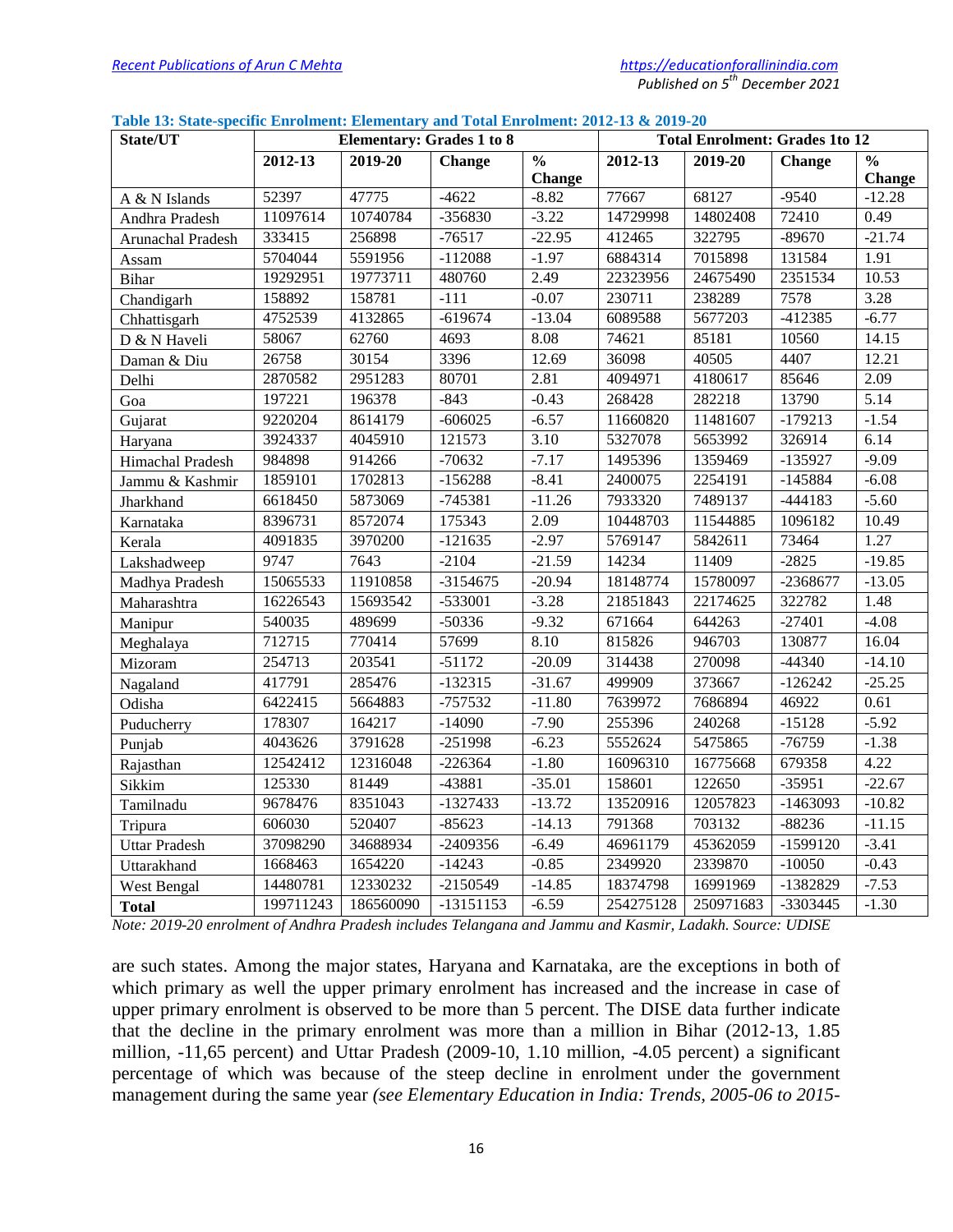*16 available at udise.in).* Table 13 further reveals that as many 28 states experienced a decline in elementary enrolment as compared to 20 states experienced a decline in the total enrolment at the school education level during 2012-13 to 2019-20; and the percentage of decline in a few states, such as Arunachal Pradesh (-21.74 percent), Chhattisgarh (-6.77 percent), Himachal Pradesh (- 9.09 percent), Tamilnadu (-10.82 percent), West Bengal (-7.53 percent), etc is significant and has implication for India to achieve 100 percent GER. Overall school enrolment in Grades I to XII during the same period, as mentioned above is declined by more than 3.3 million which is -1.30 percent of total enrolment in 2012-13.

## *Concluding Observations*

A cursorily look at enrolment at the primary level of education indicates that it is much more erratic than the same in the case of other levels which has serious implications for other levels of education to grow and move towards the goal of universal enrolment by 2030 as envisaged in SDG4. Can enrolment be so erratic on year to year basis? What are the causes behind it? Is enrolment data in India even though improved is not yet reliable? Sudden ups and downs in enrolment at the primary level suggest that the quality of enrolment statistics in India has still a lot more scope to further improve. State-wise enrolment suggests that in the recent past a few states experienced a significant decline in a year followed which the same has again shown increased the very next year all which raises serious doubt about the quality and reliability of enrolment statistics. At one point in time, in one of the states, the decline in a year was of the tune of about a million. Interesting point is that nobody (researchers, policymakers, planners, data managers, etc.) is raising the alarm and it has become a routine to see ups and downs in the enrollment which otherwise must have a serious cause of concern. If the enrolment in a year is lower than the same in the previous year the same has serious cost implications on mid-day meal, free distribution of textbooks and uniforms, and other such student-based incentives as well as implications on the number of teachers a school gets especially when the decline in enrolment in a year is in millions. Bifurcation of enrolment by management reveals more interesting observations as the sizable decline is because of the decline in enrolment under the government & aided managements.

Enrolment at the primary, upper primary and elementary levels of education by management reveals that once the primary enrolment was high to the tune of 137.10 million in 2011-12 and the lowest, 120.23 million in 2018-19. In the latest year i.e. 2019-20, the same has again increased to 121.69 million from its level in the previous year. There are many ups and downs during the entire period from 2005-06 to 2019-20 because of which enrolment at the primary level in India can simply be termed as inconsistent because of which one can easily understand the outcome of planning exercises being carried out. The time-lag in educational statistics has again shown an increasing trend.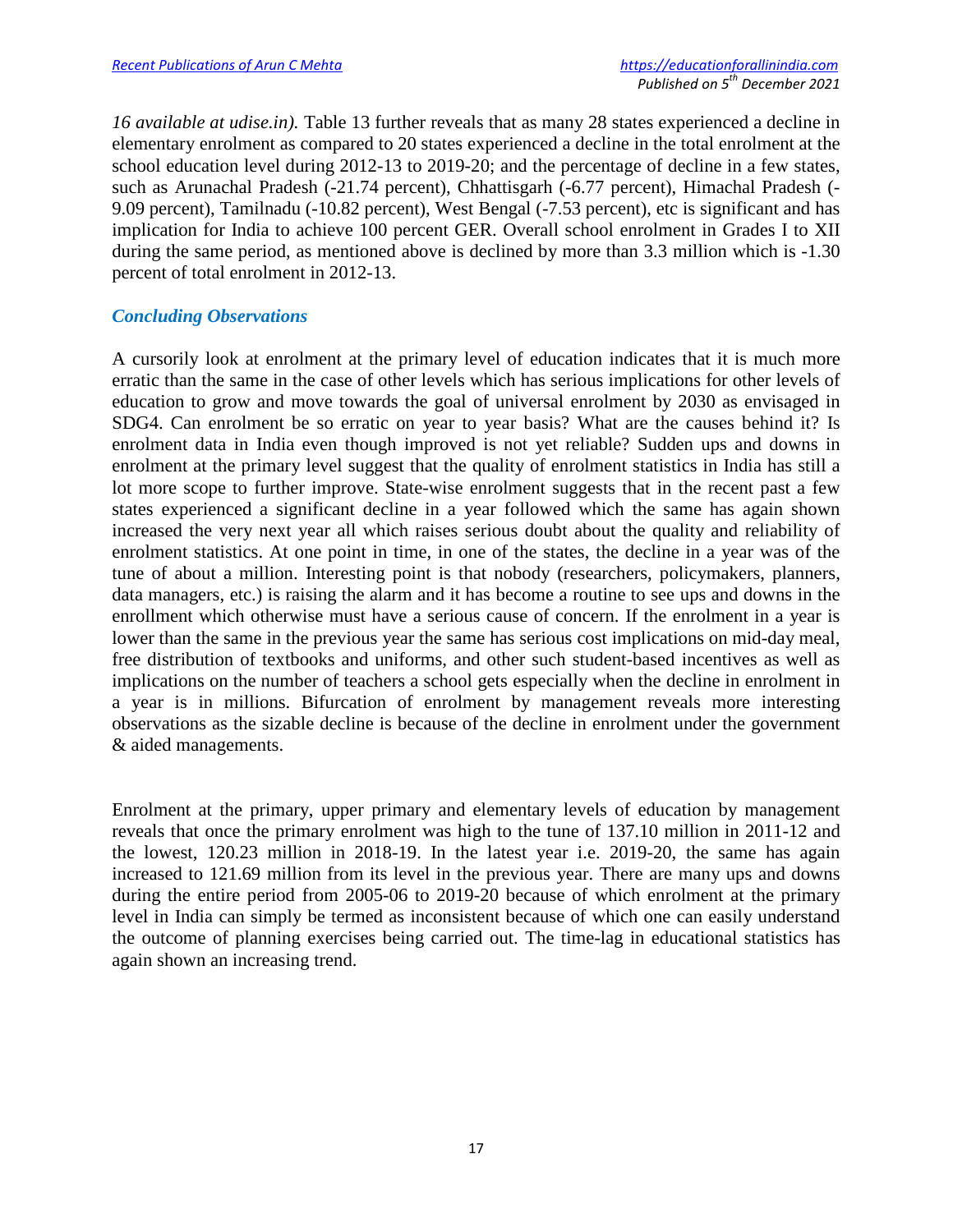| Age/Age-Group |          | Year     | <b>Average Annual</b><br>Growth Rate $(\% )$ |              |
|---------------|----------|----------|----------------------------------------------|--------------|
|               | 2011     | 2016     | 2021                                         | 2011 to 2021 |
| Age- $6$      | 24,913   | 23,494   | 23,494                                       | $-0.58$      |
| $6$ to $10+$  | 1,26,307 | 1,19,353 | 1,17,842                                     | $-0.69$      |
| 11 to $13+$   | 77,731   | 75,042   | 70,550                                       | $-0.96$      |
| 14 to $15+$   | 50,315   | 50,801   | 48,425                                       | $-0.38$      |
| 16 to $17+$   | 49,162   | 51,694   | 49,647                                       | 0.10         |

#### **Table 14: Projected Child Population 2011 to 2021,** All India

Source: Report of the Technical Group on Population

Projections, National Commission on Population, Ministry

of Health & Family Welfare, Government of India, July 2020. The growth rate has been calculated by the author.

As of December 2021, the UDISE+ data is the latest available for 2019-20, and the same was recently used in formulating the 2021-22 annual work plan. The mute question is in which year's annual plan UDISE+ 2020-21 and 2021-22 data will be used. Fast we are returning to the point when annual plans were used to formulate based on outdated data but later joint efforts made by the NIEPA, Ministry of Education/HRD, and UNICEF, the time-lag in educational statistics were drastically reduced, and annual plans started formulating based on the current year's data. In the year 2016-17, primary level enrolment declined to 123.81 million from 129.12 million in the previous year; thus showing a decline by 5.31 million which is 4.11 percent of enrolment in 2015-16 incidentally which is the highest ever decline all through the period. Is the sharp decline in enrolment over the years simply be termed as because of the decline in the corresponding child population but the amount of decline in enrolment does not suggest that the same may not only be the reason of decline as the projected child population has not declined by that amount (see Table 14). Further, it has been observed that about 83 percent of the total decline in primary enrolment in 2016-17 is contributed by the government management which is also true for the rest of the years. On the one hand, enrolment under the government management has consistently declined all through the period, on the other hand, the same under the private management has shown a consistently increasing trend. A cursorily look at the primary enrolment one gets the impression that there is perfect negative correction between the enrolment under the government and private managements. Is the enrolment under private management is increasing at the cost of the government management?; the available data suggest this argument. By and large, government schools are left for the wards of the economically poor section of society. Unless the efficiency and quality of the primary level of education is improved to a significant effect, the trend of decline in enrolment under the government management is not likely to be reversed. Even the poorest of the poor parents desire that their wards get quality education which he presumes is possible only through private schooling. However, because of the COVID, enrolment under the government management may see migration from private schools which must see as an opportunity and all possible efforts be made to ensure that they do not return to private schooling for which government must ensure that funding to education is not cut, scholarships to students is not further delayed and quickly released, and schools are provided not only mid-day meal kits but also release the cooking cost.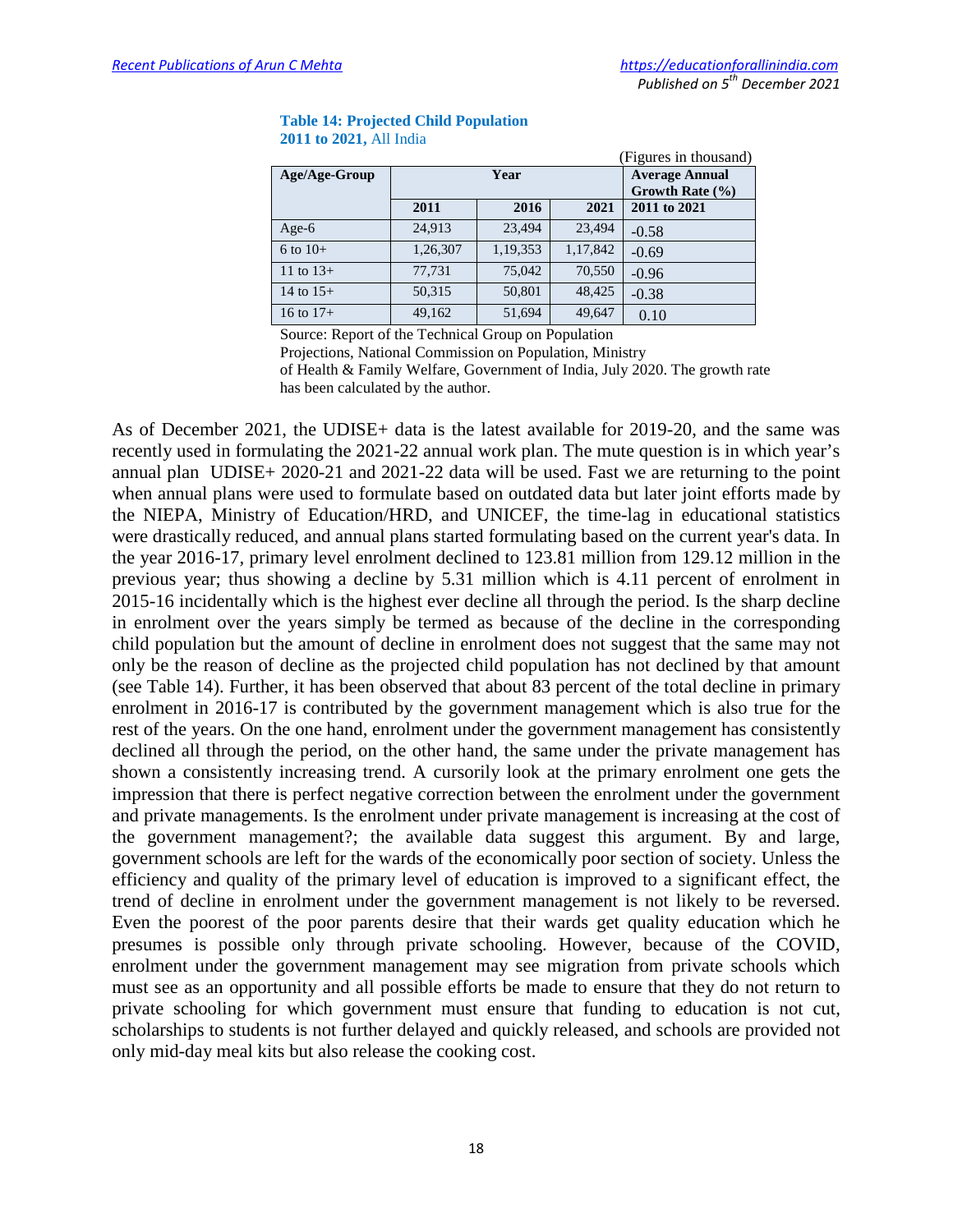The author of this note is well aware of the issues concerning the quality of enrolment data which over time has improved but not to the satisfaction because of which a lot of efforts were made to further improve the quality of data amongst which 5 percent sample checking of data by the third party agency was one of the important initiatives but couldn't sustain because of the lack of funds. Another important initiative was to create a culture of transparency, sharing, and dissemination of data by displaying school report cards at the prominent location in school, the orientation of respondents through EDUSAT, etc but all of which couldn't furnish the desired results. In addition, a separate component was added to off-line UDISE software to check the consistency of the information supplied by the schools, and a certificate issued by the State Project Director indicating that the data is free from errors and inconsistencies was also made mandatory all of which was still not enough to ensure that enrolment data is free from inconsistencies.

> **National Level Student-wise Database being created for all schools from Class I to XII**

> *Unified District Information System for Education* (U-DISE) managed by NIEPA, is the major source of data on all the parameters of education covering all its pillars viz., School, Teacher and Student. As an integral part of the U-DISE, the *Department of School Education & Literacy* has initiated SDMIS in 2016-17 to collect child-wise data with Aadhar ID. Every student is provided a Unique Student ID generated through the system which would lead to the creation of a National level student-wise database giving full details of all students in all Government, Aided and Private schools from standard I to standard XII. This would also help to track all the students throughout the school-cycle.

> *Upendra Kushwaha, Minister of State (HRD), Lok Sabha Question. 12th March 2018, PIB Delhi*

If the enrolment which is the foundation of plan formulation is not reliable or the computation of the SEQI, PGI, SDG and other such indices which are largely based on enrollment-based indicators has little meaning. Even though there is a provision to authenticate data at each level but still there is no mechanism to check whether, for example, enrolment in Grade I of age 6 reported to be 35 by a school is correct? Aggregate enrolment distributed by mediums of instruction, social category, and age is being collected under UDISE which mostly doesn't match well with the total enrolment. Aggregate enrolment, if generated by using the date-of-birth and other such parameters of an individual student may help in improving the quality and consistency of enrolment data may be the only way out.

Is declining school enrolment a cause of concern in India, the answer is yes and there is no option but to further improve the quality, consistency, and reliability of enrolment data transparently.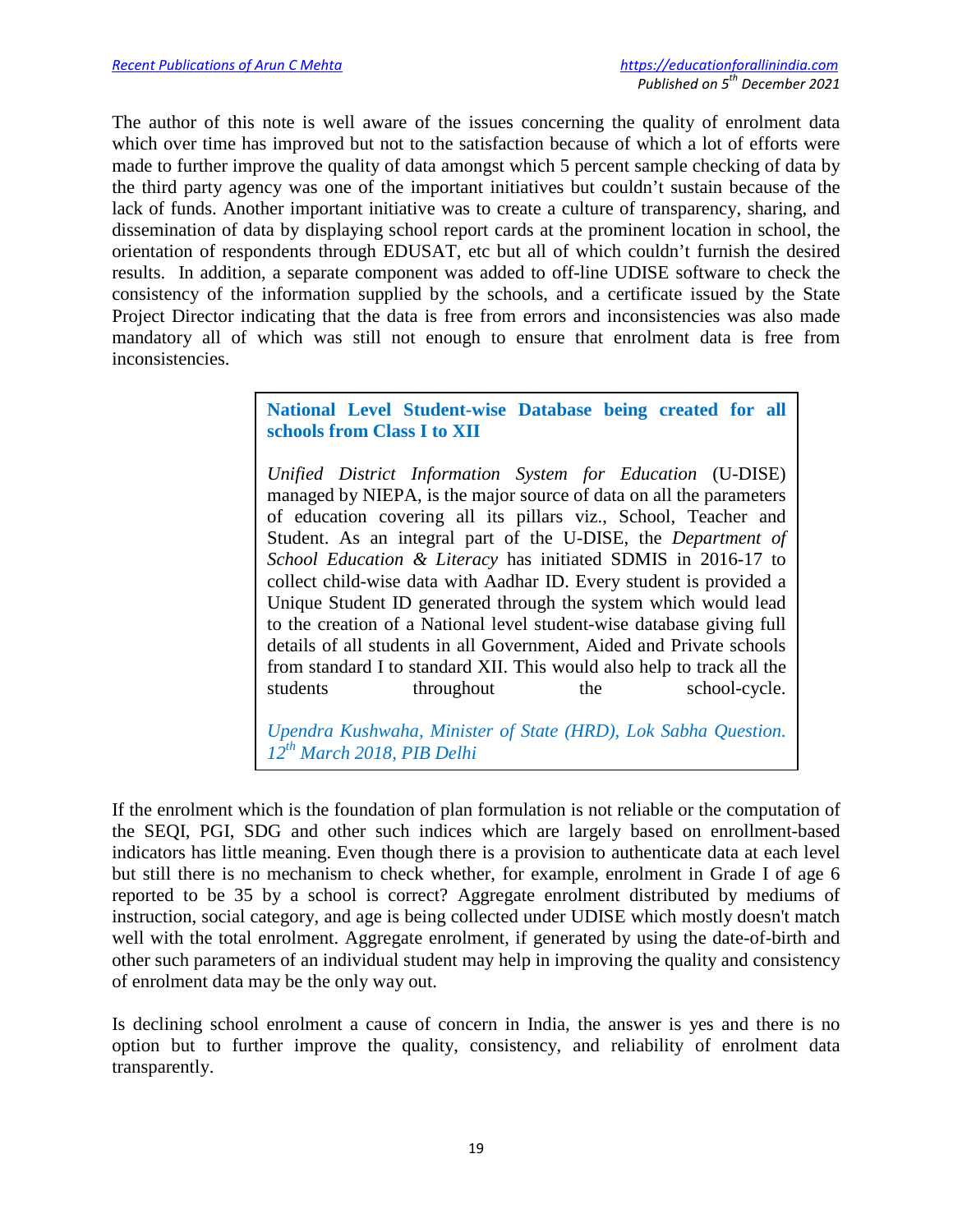## **The Way Forward**

In the light of the concerns raised above, the Government of India had decided to collect detailed student data on 35 parameters in-sync with UDISE from the year 2016-17 (*see Box*).

Student name, mother's & father's names, social category, class in which studies, incentives received, repetition, *Aadhaar* number, date of birth, gender, etc. were some of the variables on which information about each student was envisaged to collect. Initially, off-line UDISE and student data collection were planned to go parallel. Ultimately, all UDISE enrolment tables were planned to be generated based on student data so collected, which includes: enrolment by castes, age, mediums of instruction, religion, streams, trade, and sector (vocational education), CWSN enrolment, repeaters, incentives, etc. For this purpose, one rupee per student was sanctioned to states. In addition, 100 thousand rupees per district were provided to augment internet and up to Rs. 1 million for servers at the state level. A detailed roadmap for the successful implementation of student data collection was prepared and provided users a variety of options for data entry which included:

- A complete online application;
- Bulk uploading through specially designed EXCEL Template which had provision for off-line validation;
- An independent application, through which data could be entered in off-line mode from schools which doesn't require back and front-end software; and
- A component on student data was also added to the then off-line UDISE software which was installed in all the districts of the Country to which users were familiar.

In addition, uploading of previously available state-specific student data on the portal was facilitated. To acquaint district and state MIS officers, technical workshops were conducted. Salient features of *Roadmap* were as follows:

- Initially, UDISE in its existing form would continue until successful implementation of student-wise information collection;
- Data shall be collected from all schools irrespective of the School Category, School Management, School Type, and School Location. *Madarsas* were also supposed to be covered;
- When data-entry of student data is over, a consolidated statement consisting of classwise details of each child, as per Student-DCF will be generated and sent to schools through CRC Coordinator;
- Next year, new entrants in Grade I only would be required to be collected, etc.

It is heartening to note that students records of more than 210 million students majority with *Aadhaar* numbers were uploaded to the National Portal which was by all means encouraging. However, the online portal could be fully used in Chandigarh in the true sense but the outcome of such a massive exercise is reflected in enrolment data of 2016-17 which as reported to be declined by more than 5 million which is incidentally the highest ever decline in enrolment at the primary level of education. The mammoth exercise was however discontinued in the following year but a host of states continued despite the same is not mandatory. Had it not been